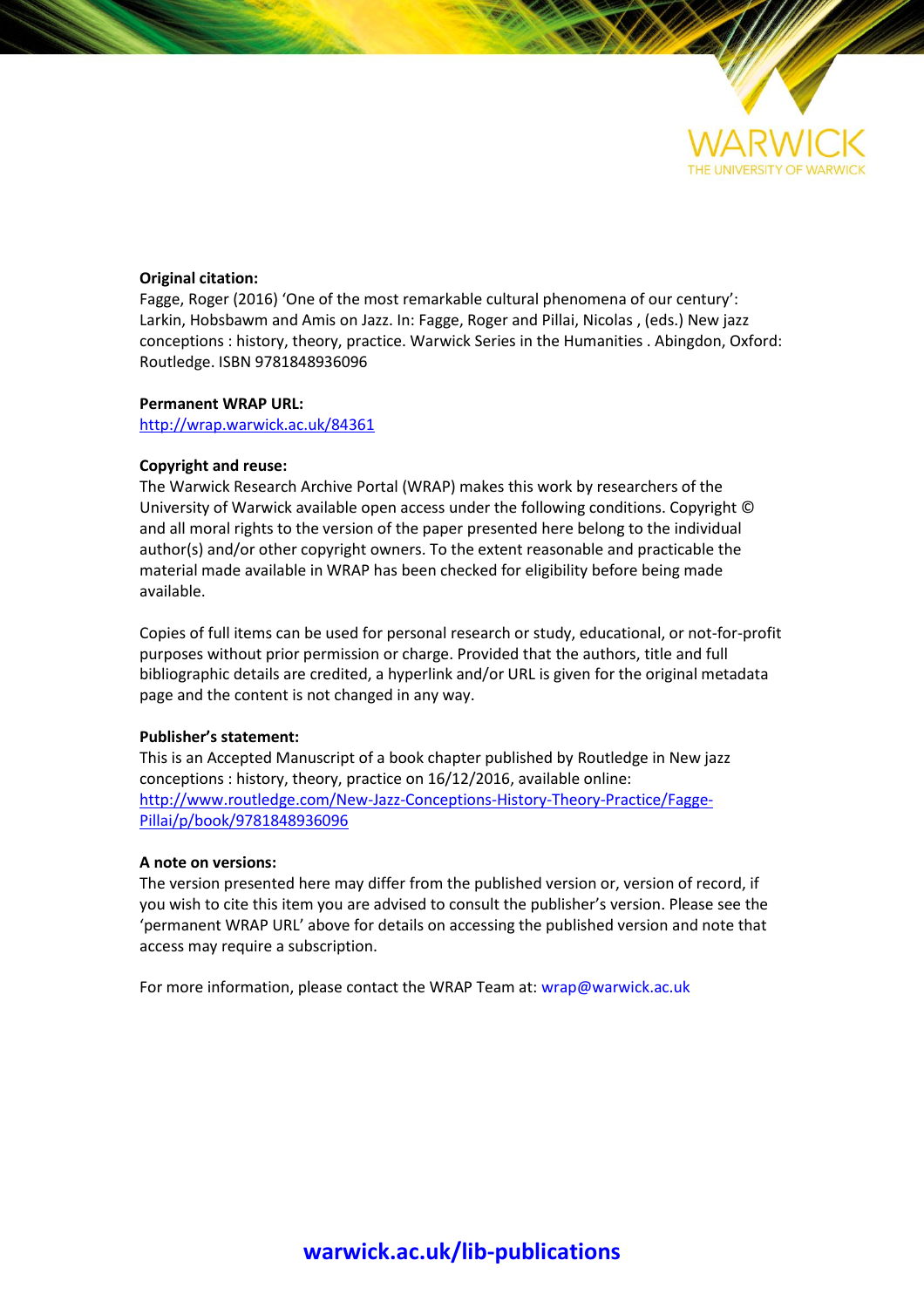# **'One of the most remarkable cultural phenomena of our century':**  Larkin, Hobsbawm and Amis on Jazz<sup>1</sup>

## *Roger Fagge*

We are now beginning to get a better appreciation of the significance of jazz critics and writers, with the latter seen as influential in shaping what we understand jazz to be, and the wider history of the music. As Lincoln Collier has pointed out 'the music had hardly surfaced before the critics began to appear.'<sup>2</sup> Overwhelmingly white, male, fans and collectors at the outset, a more intellectual and scholastic approach developed, if somewhat unevenly, as the twentieth century progressed, with critics more influential than in other comparable musical forms. This meant that, as Gennari has noted, 'of all the great American vernacular musics, only jazz has cultivated intellectual discourse as a core element of its superstructure'.<sup>3</sup> Jazz criticism had a problematic relationship with musicians, acting as a mediator between the latter and their audience, but also being viewed with suspicion. It was also influential in creating a canonical view of jazz history, which has been problematized in recent years by academic writers, who have seen categories, criteria and structures as more fluid and interconnected than the canon suggested.<sup>4</sup>

The majority of jazz critics and writers were American, but Europeans were influential within and beyond their own borders, and some like Leonard Feather were influential in the United States.<sup>5</sup> Among other factors, the restriction on live US jazz performers in Britain and elsewhere, meant that from the late 1930s jazz enthusiasts were more reliant on records and debates and influenced by a small group of jazz critics who shaped the understanding of the music. This was significant, as Eric Hobsbawm pointed out as 'esoteric jazz scholars allowed Europe to become familiar with elements in the black tradition which a purely commercial revolution would simply not have brought to their attention.' It would also affect the acceptance of the Blues and Rock'n'Roll especially in Britain.<sup>6</sup>

This chapter will explore three of the most significant British jazz critics and writers in the post war years, Philip Larkin, Kingsley Amis and Eric Hobsbawm, who in many ways helped create an intellectual beachhead for jazz, opening the way for its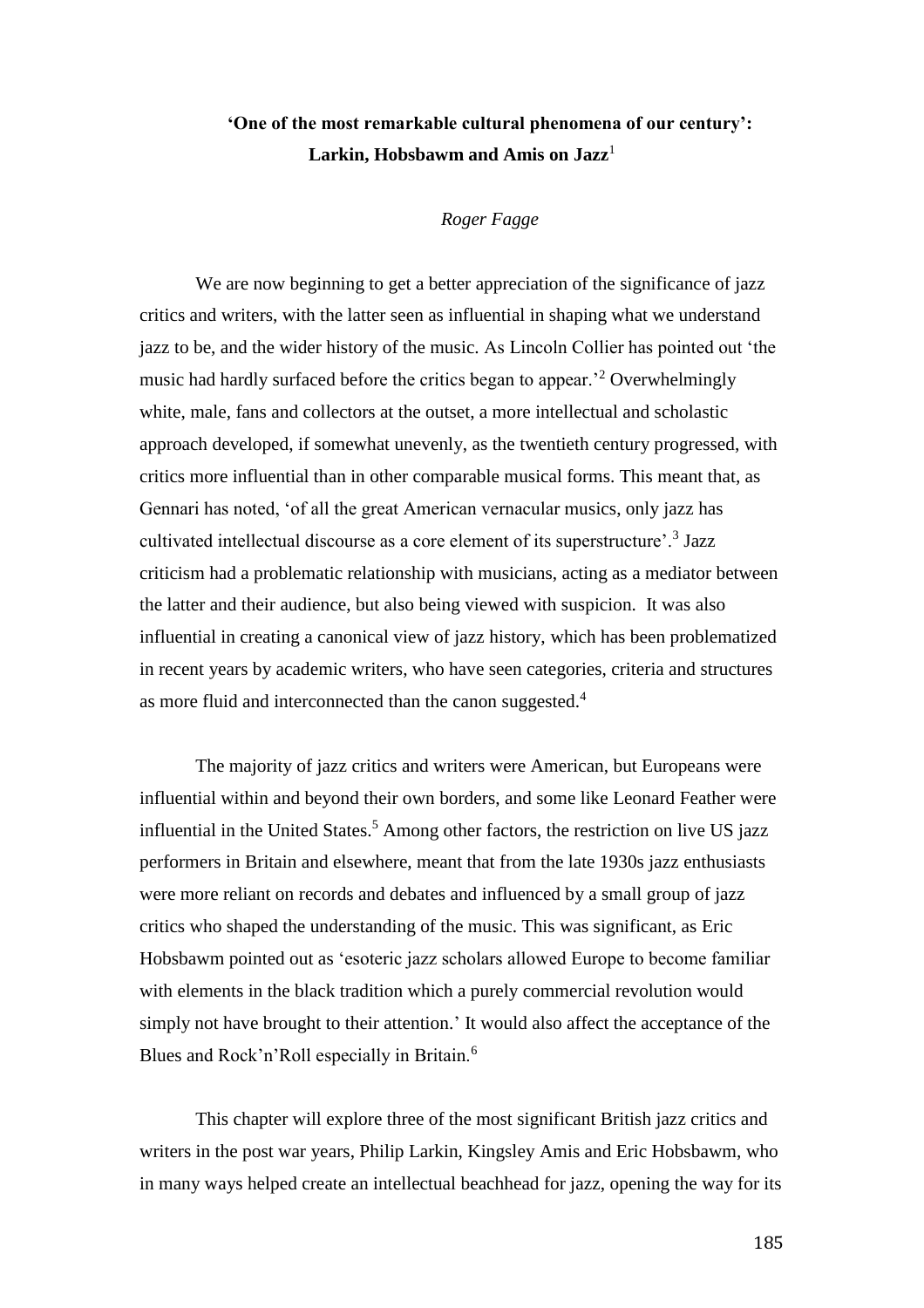acceptance amongst the wider public and cultural elite. All three were significant as they were not first and foremost professional jazz writers, but jazz informed elements of their writing, and they were also jazz fans who took the opportunity to write about the music they loved. Philip Larkin wrote about jazz for the *Daily Telegraph* in the 1960s, plus reviews for *The Guardian* and other publications, and jazz was an important influence on his poetry.<sup>7</sup> Kingsley Amis, a friend of Larkin from their Oxford days, was jazz correspondent for *The Observer* in the1950s, and also wrote about jazz elsewhere including in fiction and reviews. Eric Hobsbawm (as Francis Newton) wrote the influential *The Jazz Scene* (1959) and was jazz critic for the *New Statesman* from 1956-66, and again for other papers. He continued to write about jazz in his later work.

This chapter looks at jazz criticism rather than fiction, and explores why these critic's writings are important for what they say about jazz, especially as they deal with the post war changes in the music, including the role of 'modern' jazz, and the way jazz became less popular, but more respectable, as it was eclipsed by other popular music, particularly rock and roll. They make an interesting contribution to the history of jazz criticism, casting light on the British take on jazz, and the complicated relationship between popular music and society.

There had been a lot written about Philip Larkin, not least because he is considered one of the greatest British poets of his generation. Jazz was central to his artistic vision and has been covered by biographers and others who have written about him. His collected *Daily Telegraph* articles *All What Jazz: A Record Diary* have joined Hobsbawm's *The Jazz Scene* as one of the important texts of British jazz criticism. *All What Jazz* is notable for its wit, good writing and the grumpy, in some ways, 'notorious' introduction which celebrated Larkin's love of 1930s jazz but also attacked modern jazz and modernism more generally. 'Something fundamentally awful had taken place to ensure that there should be no more tunes**',** he suggested. Singling out two of the most notable modern jazz musicians he commented 'with Miles Davis and John Coltrane a new inhumanity emerged', and that 'jazz started to be ugly on purpose'.**<sup>8</sup>** This was linked to Larkin's dislike of Pound, Picasso and other modernists for their 'irresponsible exploitations of technique in contradiction of human life as we know it.'<sup>9</sup> Nor did Larkin revise this view with the second edition of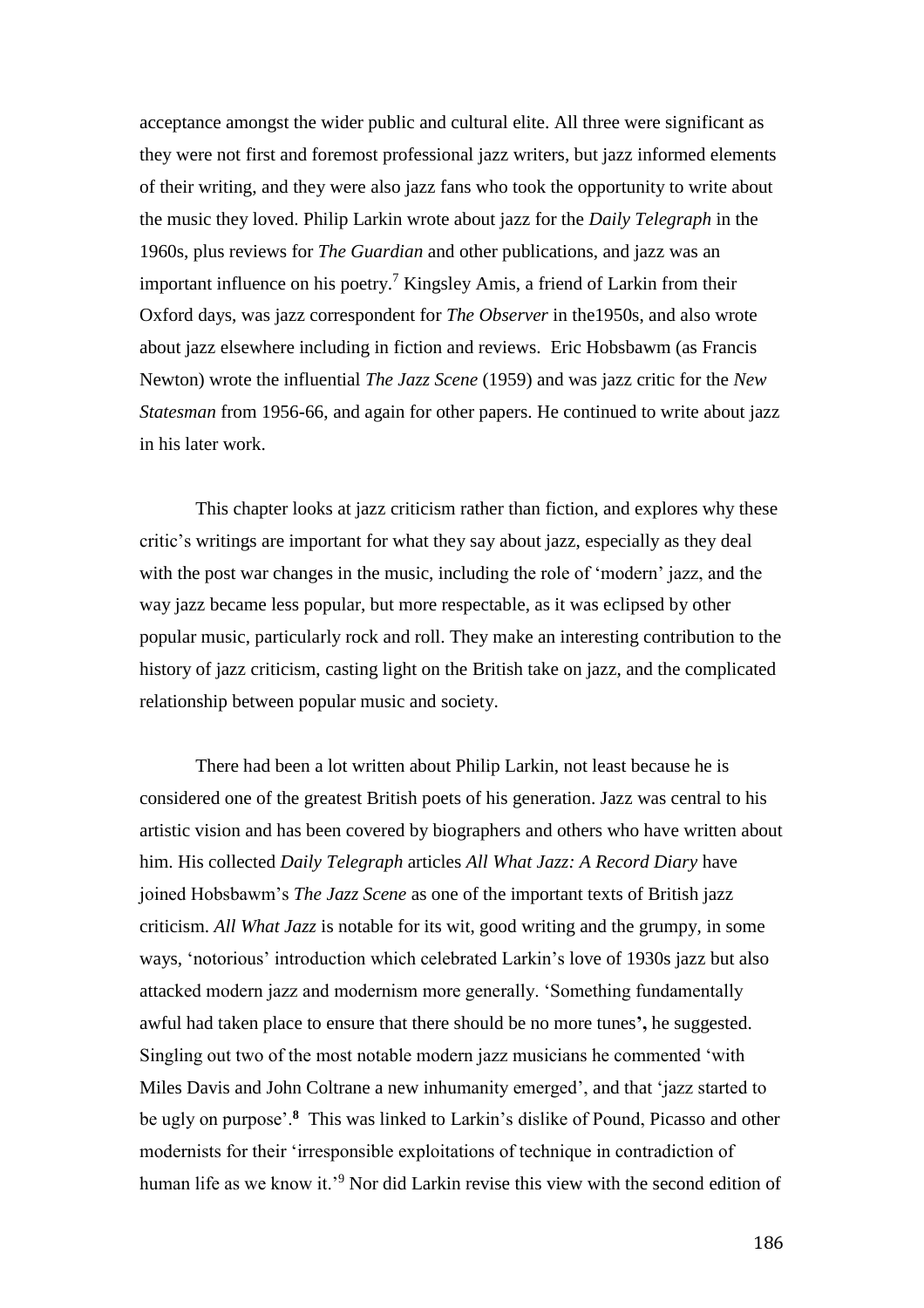the book in 1984, which took the reviews up to 1971, leaving the introduction unchanged and adding a 'footnote': 'In any case, my views haven't changed. If Charlie Parker seems a less filthy racket today it is only because, as I point out, much filthier rackets have succeeded him.'<sup>10</sup>

Despite the introduction, Larkin was disappointed that his columns 'seemed to type me as a disliker rather than a liker' and that 'I still insist I love jazz' with its 'great coloured pioneers and their eager white disciples, and the increasingly remote world that surrounded their music, dance halls, derby hats, band buses, tuxedos, monogrammed music-stands, the shabby recording studios they assembled, and the hanging honeycomb microphones that saved us all.<sup>'11</sup> This impassioned and in many ways nostalgic view of jazz underlined Larkin's suggestion that he was writing a 'jazz lover' and 'hadn't really any intention of being a jazz *critic*.' Indeed when the decision was made to publish the reviews in book form, a grateful Larkin told the publisher, 'I think it extraordinarily generous of Faber to grant me the modest wish,' continuing, 'and I think the best line to take is that you are promoting a freak publication: please don't put it forward as a piece of jazz scholarship, or even as any sort of contribution to the field. Treat it like a book by T.S. Eliot on all-in wrestling'.<sup>12</sup>

If Larkin felt that the introduction to *All What Jazz* presented him in a negative light, this was nothing compared to the tide of criticism that would emerge after his death, particularly after the publication of his letters in 1992. For a time this framed the debate around Larkin's life and work, including his use of colourful language, right wing politics, and illiberal comments. In the years that followed however, after an initial defensiveness, a more realistic and nuanced picture of Larkin has emerged. As Martin Amis has argued, Larkin's reputation has been repaired and he is once again 'Britain's best-loved poet since World War II'**. <sup>13</sup>** A consideration of Larkin's jazz writings were part of this process, receiving a more careful reading including works by Tolley and Leggett, whilst White and Palmer have edited and collected Larkin's other Jazz Writings which included his book reviews and articles.<sup>14</sup>

In fact Larkin's take on modern jazz was always more complicated than it seemed, and indeed he admitted this in the introduction itself. Noting that he was writing in the early 1960s and didn't recognise that much of the music he was asked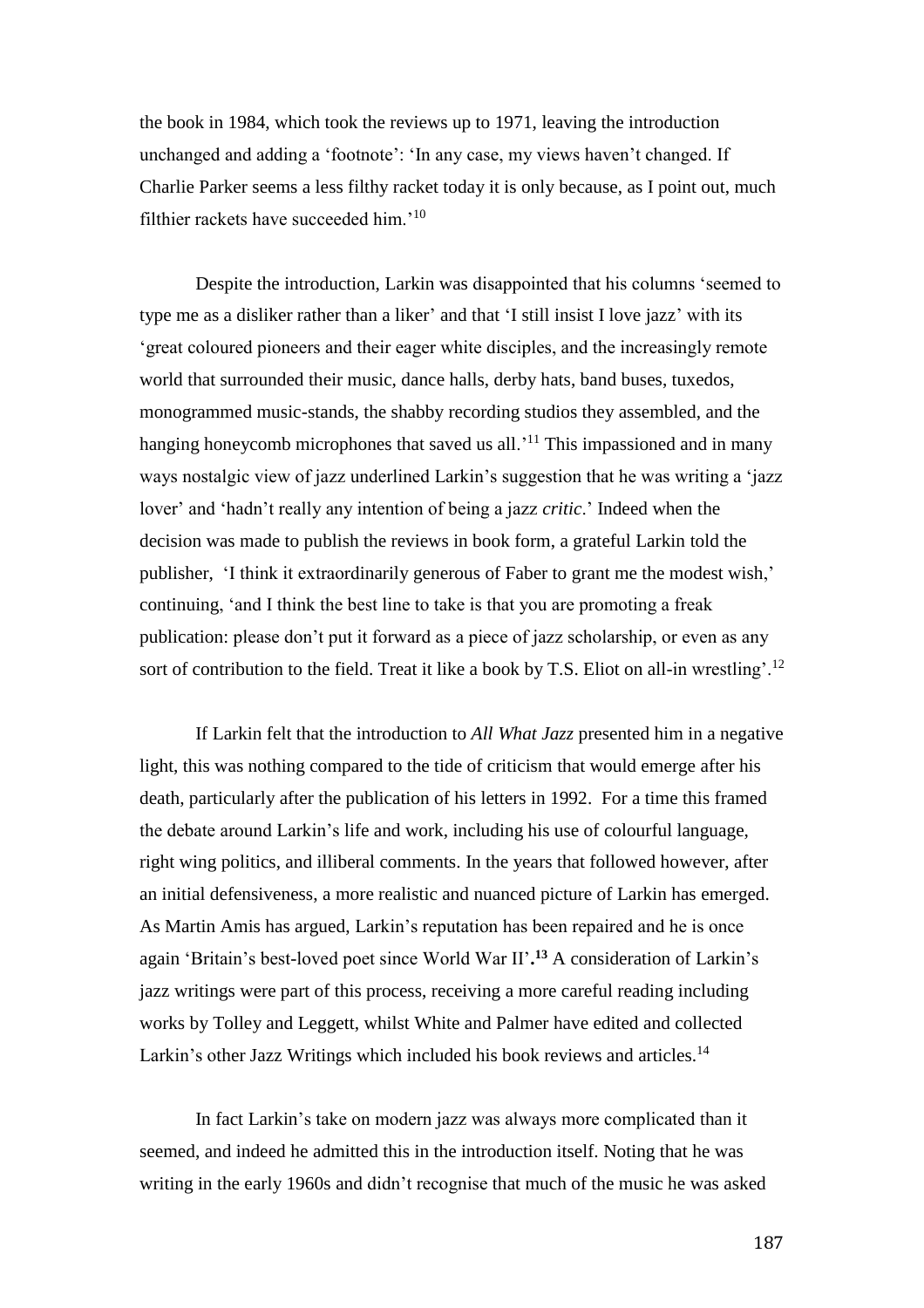to review was actually jazz, he commented 'it was too late in the day' to re-enter the debates of the 1940s, and 'there was nothing for it but to carry on my original plan of undiscriminating praise, and I did so for nearly two years.<sup>15</sup> Leggett has pointed out that this problematizes Larkin's role as a reviewer, which was supposed to be based on a degree of honesty, and contradicted some of his own ideas about criticism.<sup>16</sup> Larkin's Oxford contemporary John Wain reviewed the book, and suggested that it would have been better to be clear from the start, and 'to listen as one man and to choose as one man.'<sup>17</sup> In fact Larkin's approach to modern jazz was more uneven than his own chronology suggested, and Alan Plater has even argued that Larkin's approach to modern jazz actually 'softened' because 'as a critic he was big enough to change his mind, but also smart enough to smell the crap at a hundred paces.'<sup>18</sup> Rather than softening, or for that matter, hardening, we can see Larkin as being more pragmatic, depending on mood, or more genuinely trying to respond to albums on their merits. Although he denied was a critic, he did try to use a degree of objectivity commensurate with criticism, and Arts critics in general are hardly renowned for supressing their subjectivity, especially when it comes to popular music. It should also be borne in mind that as Richard Palmer and Clive James have both pointed out, Jazz developed rapidly in the 1960s, especially with artists like Davis and Coltrane and given his mistrust of modern jazz at the outset, this may explain Larkin's more critical response to some of their work.<sup>19</sup>

There are a number of examples of Larkin's sometimes inconsistent/pragmatic take on modern jazz, and not surprisingly Miles Davis and John Coltrane figure prominently. Thus in October1962 he praised 'Miles Davis at Carnegie Hall' noting 'the sombre and magnificent Davis fronts both his Quartet and Gil Evan's orchestra' and produced 'a succession of smoky solos'. As this suggested, Larkin enjoyed the album, even pointing out that the sleeve notes stated that Davis smiled 'twice at the audience.<sup>20</sup> Four years later he also enjoyed the re-issue of 'Birth of the Cool' noting that Davis and Mulligan were only 21 when it was recorded and that 'the music has a relaxed, mature quality, a richness of voicing, the speaks of experience rather than youth.' He suggested that the ensemble pieces contains solos which Miles has 'never surpassed',<sup>21</sup> although he seemed pretty impressed by the later Carnegie Hall performances.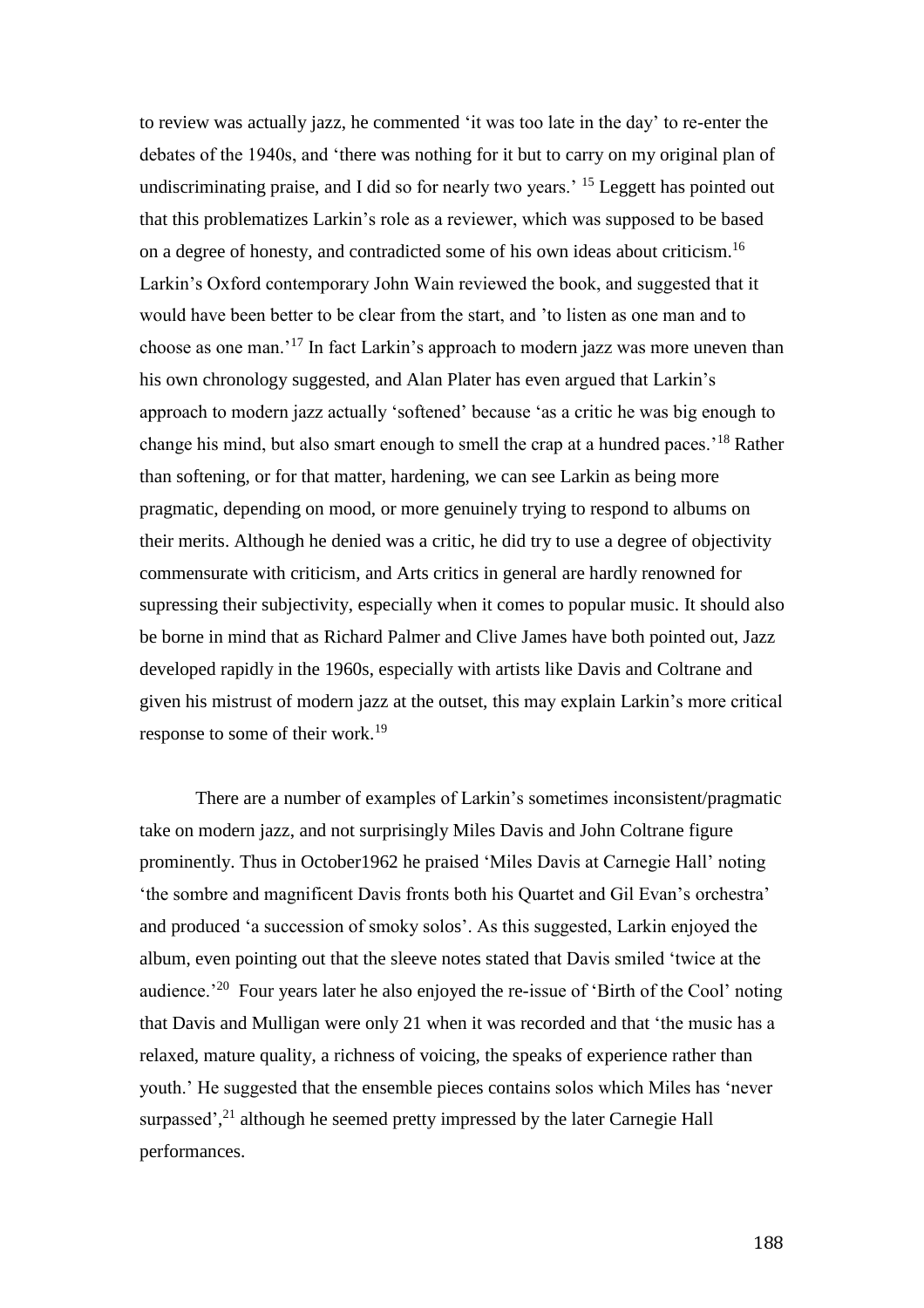Larkin made an interesting contribution on Davis the following year when he perhaps surprisingly offered praise for Ornette Coleman's 'Free Jazz'. Modern art was at the forefront of Larkin's misgivings about modernism, and he suggested that the use of a Pollock's 'White Light' on the cover, was apposite with the first thirty minutes of the record approximating to the painting's 'patternless, reiterated jumble'. That having been said, he commented that 'there *is* something lyrical and confident about Coleman that attracts even the most hardened.' In contrast Miles Davis, 'Miles Smiles' received shorter shrift with Larkin suggesting it offered 'his usual snarling staccato disagreeable self'. He went on 'to me this is heartless and uninteresting jazz, and the only pleasure to be had from it is Tony Williams's drumming.' <sup>22</sup> More sardonically three months later he noted 'It seems to me ironic to find Cannonball lamenting recently in *Melody Maker* that while we have a generation of kids who are raised on a constant diet of music, they don't listen to jazz, and jazz is dying in consequence. 'Milestones' is a perfect explanation of this'.<sup>23</sup>

However this wasn't necessarily the case of Larkin shifting from a more positive to a negative view of Davis, as, for example, he was more positive the following year about 'Miles in the Sky' which was 'beautiful in a melancholy way' although not really jazz but more a 'soundtrack' to a bleak film.<sup>24</sup> Even 'Bitches' Brew' received faint praise although he noted how its 'Muzak-like chicka-chickaboom-chick soon palls.'<sup>25</sup> Larkin had less time for Coltrane, and Tolley has suggested the latter became the 'antihero' of *All What Jazz*. <sup>26</sup> In September 1961 he gave fairly positive reviews to Thelonious Monk, as well as the Modern Jazz Quartet, but had little time for 'Coltrane Jazz', and 'Coltrane Plays the Blues' fared little better with its 'amalgam of bagpipe and squealer.<sup>27</sup> Larkin tried to be more even handed, noting "I found myself rather liking' 'Coltrane Live at Birdland' although he added that Coltrane 'spends so long rocking backwards and forwards as if in pain between two chords.'<sup>28</sup> Similarly he had mixed feelings about 'Ballads' which he suggested left experimentalism to one side, and offered a 'bleak beauty' even though Coltrane's 'tenor still sounds like an alto with sinus trouble.'<sup>29</sup> 'A Love Supreme' was one of Larkin's records of the year for 1965 for the *Daily Telegraph*, which may have been as much due to the fact that it had already received strong reviews and was seen as important album.<sup>30</sup> Larkin's review of the album suggested he was less impressed. Whilst liking 'Psalm' and seeing some signs of improvement, Larkin was still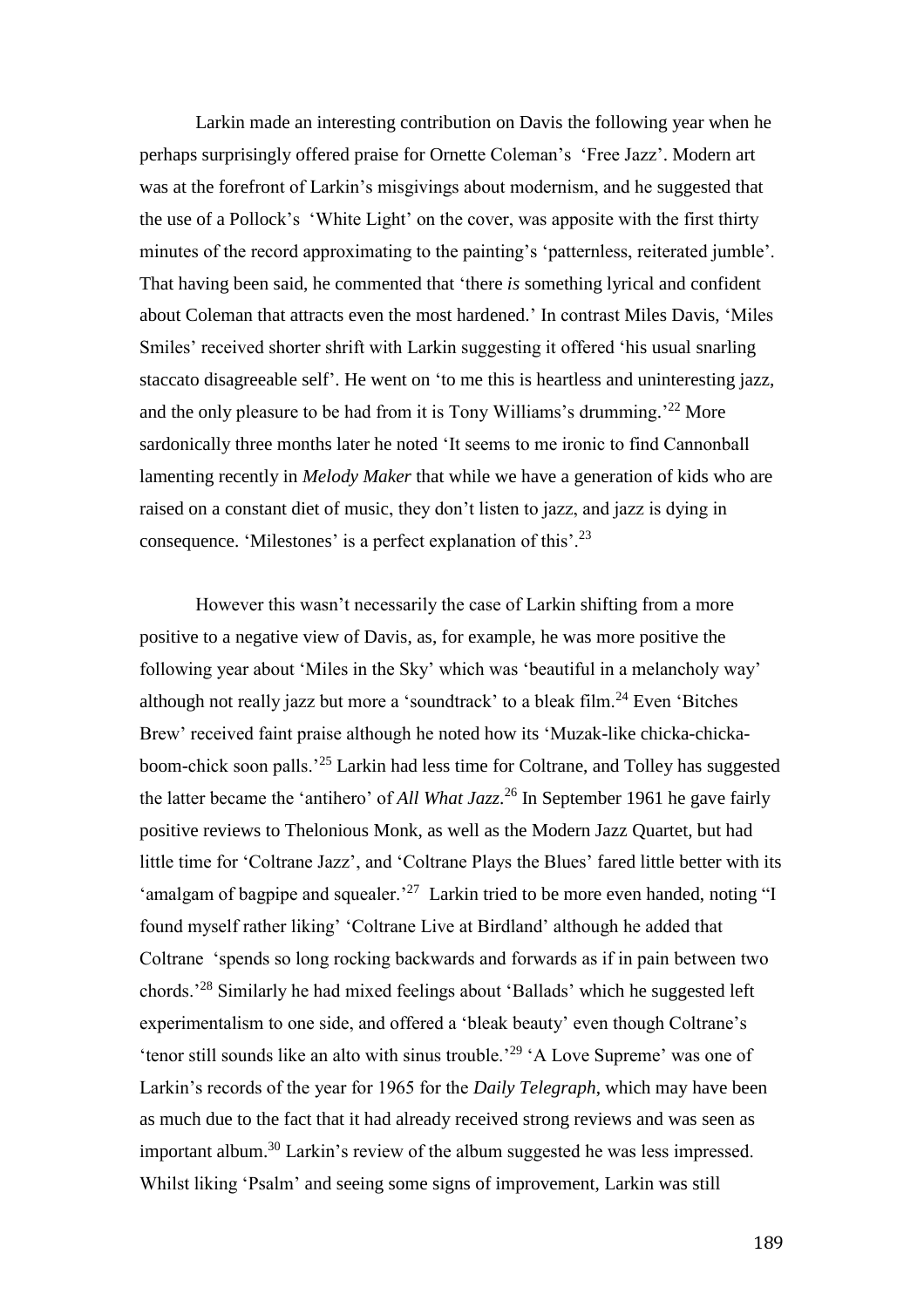bemused by Coltrane's tone and suggesting his choice of musical themes was 'hypnotic, repetitive, monotonous'.<sup>31</sup>

Larkin's strongest criticism of Coltrane came in an article written shortly after the latter's death, in which he told his readers he had been re-listening to some of Coltrane's albums, and concluded that his negative view of the artist had been correct, stating 'I still can't imagine how anyone can listen to a Coltrane record for pleasure', before attacking (again) his tone. Echoing the introduction to *All What Jazz* Larkin argued Coltrane was 'modern' and joyless, like modernist art more generally, and was part of a movement that had taken the pleasure out of jazz. Larkin acknowledged his 'stature' but suggested this meant that 'if he was boring, he was enormously boring. If he was ugly he was massively ugly. To squeak and gibber for 16 bars is nothing; Coltrane could do it for 16 minutes, stunning the listener into a kind of hypnotic state.' He added, 'I regret Coltrane's death, as I regret the death of any man, but I can't conceal the fact that he leaves in jazz a vast, and blessed silence', before a rather flippant start to a more positive and interesting review of Ornette Coleman's 'Cahappaqua Suite'. 'Coltrane is dead. Long Live Coleman!' he wrote.<sup>32</sup> Larkin's comments were damning, and as this was effectively an obituary, it seems that the *Daily Telegraph* opted not to publish its due to its controversial content, and it only subsequently appeared in *All What Jazz*. <sup>33</sup> Interestingly Coltrane remained an issue for Larkin, with the latter even mentioning him in critical terms in one of his final letters written shortly before his death in December 1985.<sup>34</sup>

As we have seen Larkin tried to balance his misgivings about modern jazz, but he was often more critical. In April 1965 he wrote a longer article, 'Requiem for Jazz' which offered a more detailed critique than was possible in the album reviews, and was less inflammatory than the introduction to *All What Jazz*. In a characteristically well written piece, Larkin argued that the modern jazz period started by Charlie Parker had led to an explosion of a more race conscious music displaying 'novelty' and 'experiment', in some ways following in the footsteps of classical music. He disputed that this new complexity really marked 'development' suggesting that the jazz created by Armstrong with its 'excitement', 'release' and 'dancing' had become a global force with jazz becoming 'the emotional language of the century.' In contrast he argued, modern jazz was a 'wilful inversion, not a development at all.' It was 'self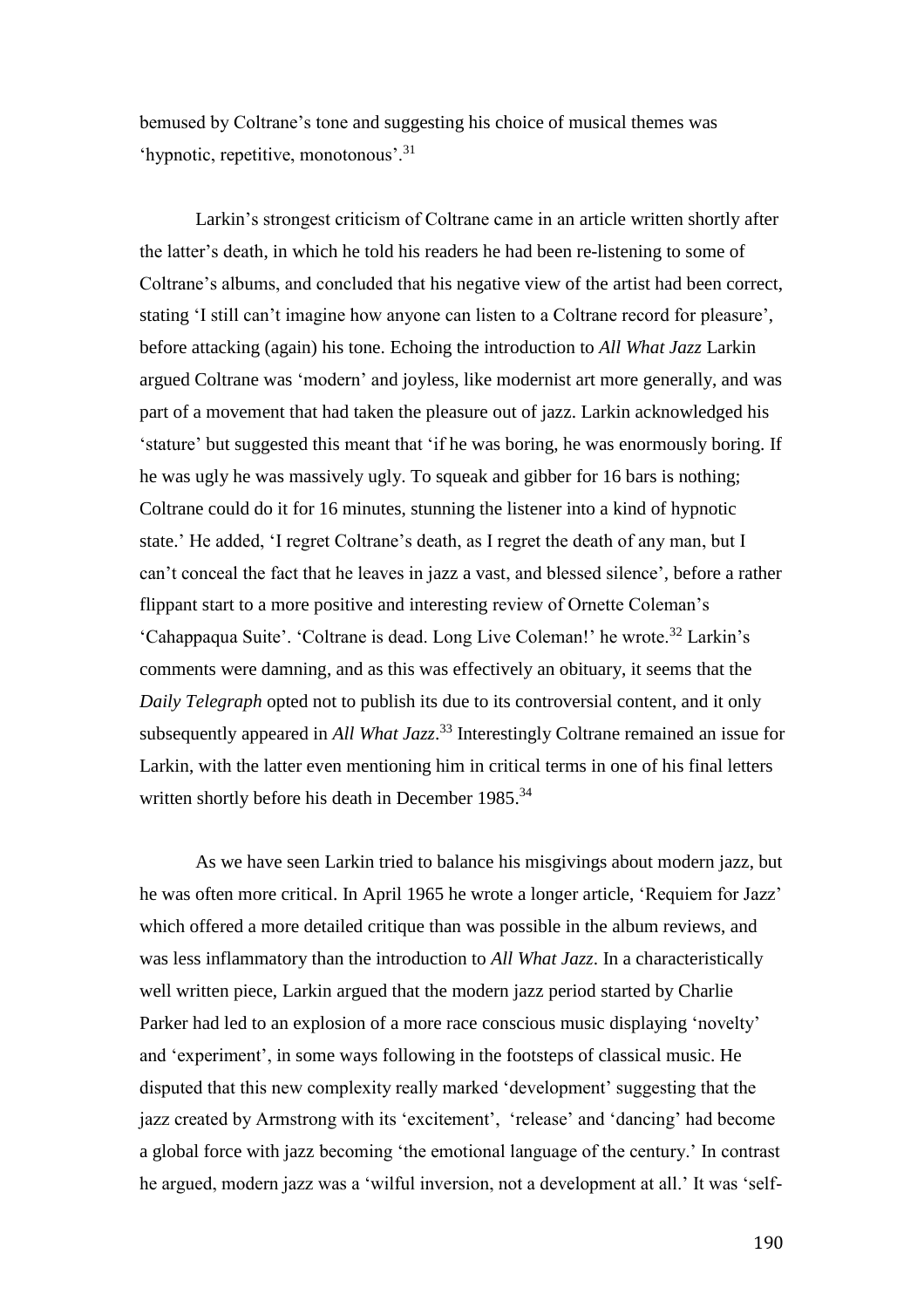conscious' and antagonistic instead of joyful, and crucially now a minority interest. He continued 'the composite picture this adds up to is of a folk-music swept by the unique nature of its appeal to the point where it is exhausted by over-exploitation, made self-conscious by political feeling and technical sophistication, and deprived of its natural participating audience in exchange for the concert hall, the subsidised festival, the college circuit'. Significantly Larkin argued that the real 'jazz impulse' had passed to 'beat' music including rhythm and blues and rock and roll, which despite 'its tedious vulgarity' he argued, 'was nearer to jazz than the rebarbative astringencies of Coleman, Coltrane and the late Eric Dolphy.' He concluded that Parker hadn't destroyed jazz, and that the change might have happened anyway, however the music that split in two was now disappearing 'into the vulgarities of popular entertainment' and would soon become 'a historical memory' like ragtime. He concluded 'The world will have lost that incredible argot that in the first half of the twentieth century spoke to all nations and intelligences equally.**'** 35

Larkin wasn't that satisfied with this article, telling Monica Jones he was 'nervous' and that it was 'nothing to be ashamed or proud of' but the paragraph on recent developments was 'ludicrous' and he should have paid more attention to 'the beat craze'.<sup>36</sup> However it was one of the best things he wrote on jazz and his argument about 'beat' music, even as put, was interesting as it linked it to the jazz and popular music of the 1930s and 40s. Unlike many jazz fans who saw no redeeming factors in post war popular music, Larkin engaged with popular music including Bob Dylan and the Beatles. In a knowledgeable and intelligent article in the *Observer* in 1983, Larkin explained that he preferred early Beatles to later more produced work, but concluded **'**When you get to the top there is nowhere to go but down, but the Beatles could not get down. There they remain unreachable, frozen, fabulous<sup>37</sup> It was modern jazz which had drifted into the wilderness from this standpoint.

Significantly the Beatles use of familiar words and cliché in their songs and in the process of 'defamiliarising' them, apparent more generally in popular music, can also be linked to Larkin's use of the similar processes in his poetry.<sup>38</sup> An important part of Larkin's vision included a jazz aesthetic centred on the jazz of his youth (he began collecting records in 1936/7 when he was 14/15) and early adult hood, including his time at Oxford. As we have seen Larkin liked the energy, creativity and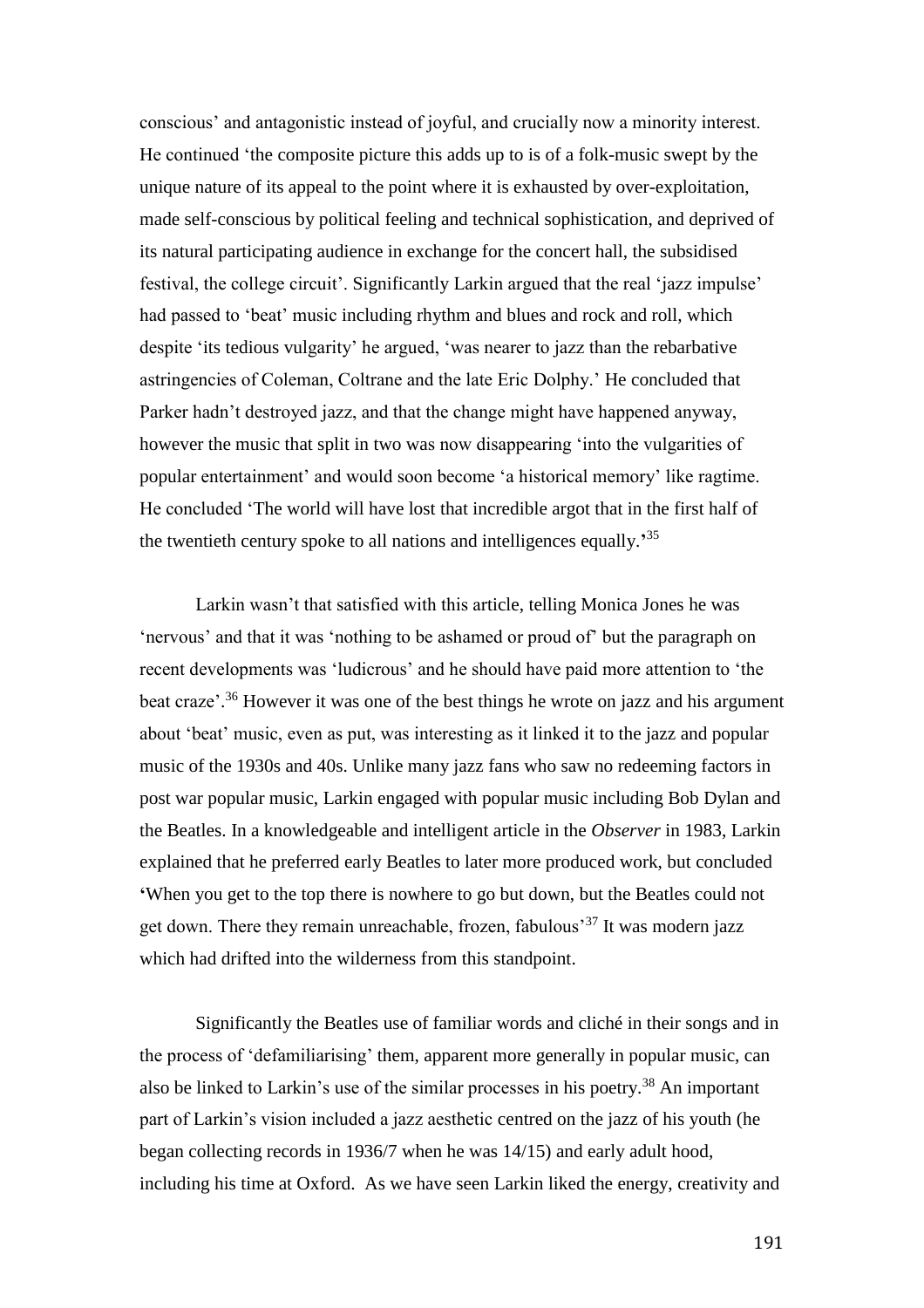lack of artifice in the jazz of this period and that it was democratic and danceable, participatory and affirmative. He recalled discovering jazz amongst the dance band recordings where the rhythm of the hot numbers caught his interest and it grew from there. This was music outside conventional culture and the exigencies of school life 'something we found for ourselves'.<sup>39</sup>

Larkin's appearance on BBC Radio Four's 'Desert Island Discs' on 19 July 1976 included tracks by Louis Armstrong (who as we have seen he used as a pivotal example in his *Weekend Review* article), Bessie Smith and Billie Holiday, and he wrote warmly about these and numerous others,<sup>40</sup> including Bix Beiderbecke, Fats Waller, Duke Ellington, and of course Sidney Bechet who was the subject of one of his more upbeat and well known poems with its affirmation of jazz as 'Like an enormous yes'. <sup>41</sup> Larkin and friends, including Amis, were not jazz traditionalists, even when this became more popular in Britain after 1945. Indeed Larkin complained to Amis in the December 1985 letter that a friend had made him some jazz tapes, but these were pre-1930 and 'a bit early' for him. The friend was also a fan of Jelly Roll Morton who Larkin suggested was only ' $27<sup>th</sup>$  or  $28<sup>th</sup>$ ' in his list of great Jazz figures. Larkin noted with irony that his friend's tastes stopped in 1930, where his began and that his own ended in  $1945<sup>42</sup>$  Tolley and White have pointed this out in their collection of Larkin's favourite jazz, that included the Chicago style and revival at the end of the 1930s. They also underline that this was sometimes out of step with some jazz aficionados, with Larkin recommending working back from 1937 with Fletcher Henderson, whilst many jazz fan started in the 1920s.<sup>43</sup>

Larkin described how he was particularly interested in the drumming when he first encountered jazz, especially when he got see bands at the local Hippodrome. Deciding he wanted to be a drummer himself his parents purchased a basic kit and tuition records. Although nothing much came of this, the cover of the second edition of *All What Jazz* had a photograph of him holding two drum sticks. Larkin would also sometimes be persuaded to play the piano at the 'Victoria Arms' in Walton Street whilst a student at Oxford. <sup>44</sup> It is perhaps surprising therefore that Larkin was a record collector, but was less keen on live performances, and never reviewed them.<sup>45</sup> In a 1979 letter to Amis, written after reading Steve Race's autobiography, he wrote 'I was pleased to see that what finally put him off jazz was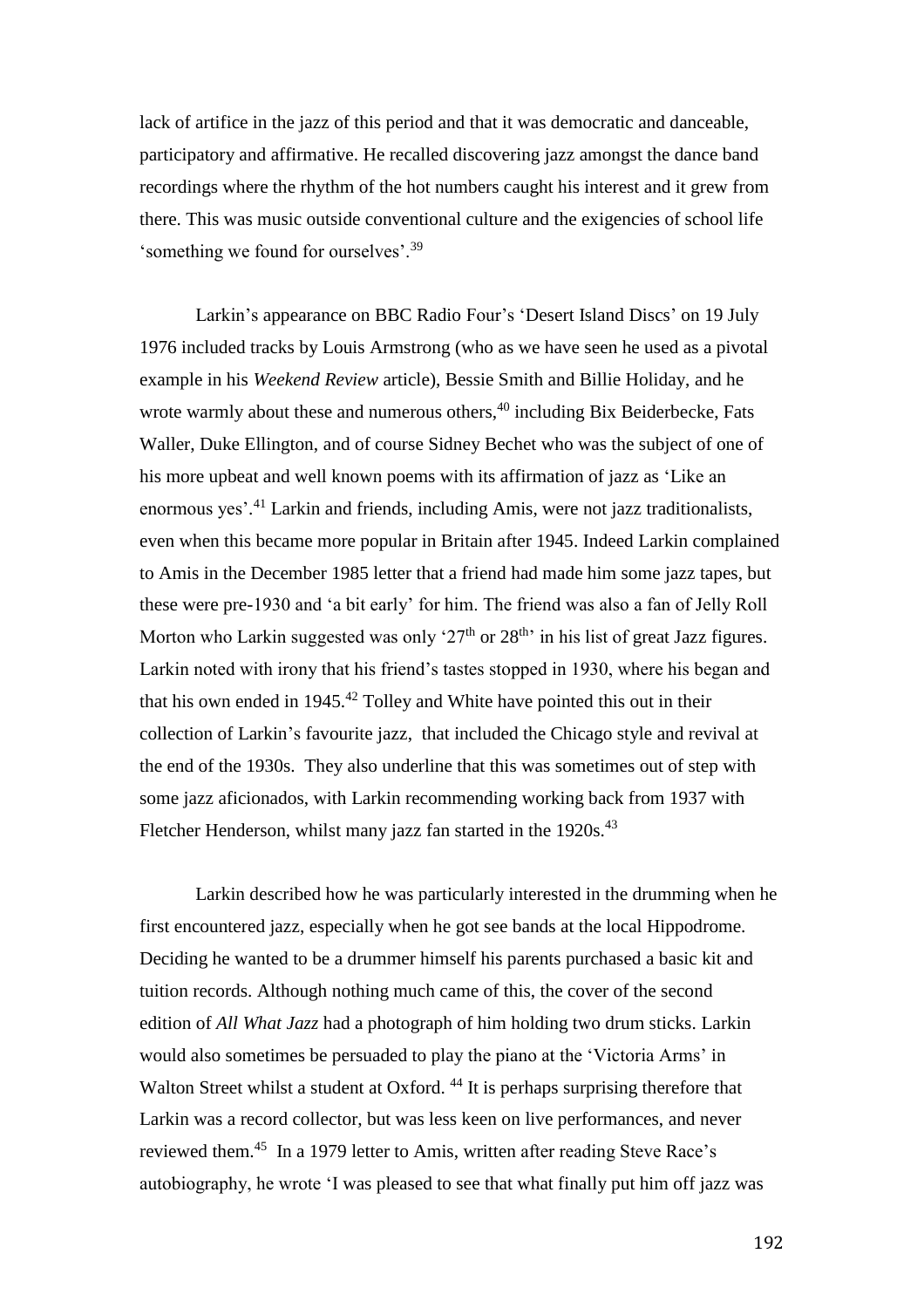*live performance*. Couldn't stand the drums solos, and the bass solos, and the FILTHY EXHIBITIONISM. Right eh?<sup>46</sup> As mentioned earlier, there was often mistrust between musicians and critics, and Larkin's dislike of live music fits into this category. However it also suggests a distance from the music. Martin Amis, who knew Larkin well, noted the remarkable quality of his poetry stood in contrast to 'the gauntness of Larkin's personal history (with no emotions, no vital essences, worth looking back on)' and that he was 'self starved'.<sup>47</sup> Not everyone agrees with this view of Larkin, including Booth who talks of Larkin playing different roles in different social settings, but this does illustrate the paradox that Larkin loved the vibrancy and vitality of jazz, but only when mediated through vinyl or radio.<sup>48</sup>

We now have a better idea of the role politics has played in British jazz,<sup>49</sup> and given Larkin's Conservatism and sometime inappropriate comments on race, it is perhaps surprising that he only occasionally interpreted Jazz through the prism of politics. He was critical of what he believed to be the black nationalist element of modern jazz which he saw 'went from using the music to entertain the white man, the Negro had moved to hating him with it.<sup>50</sup> However he was not blind to the degree of racism and disadvantage that African Americans faced. 'The Negro did not have the blues because he was naturally melancholy' he wrote, 'he had them because he was bullied and cheated and starved.'<sup>51</sup> As White, Palmer and Plater have all suggested, Larkin's jazz writings showed a more tolerant and perceptive writer on race than was suggested by the critics who rounded on him after the publication of his letters.<sup>52</sup>

Larkin once told an interviewer that he 'could live a week without poetry, but not a day without jazz', and his Oxford contemporary and friend, Kingsley Amis clearly felt the same.<sup>53</sup> Interviewed for the *Paris Review* in 1975, sitting surrounded by literature and Jazz 78s, Amis told the interviewer that he 'would put music slightly ahead of literature', and that 'if things had been different' he would have chosen to be a musician. Jazz was wrapped up in the fabric of life. Earlier in the interview Amis was asked about the comment of the autobiographical Archer in the collection *My Enemy's Enemy* that his vision of post war Britain was 'full of girls and drink and jazz and books and decent houses and decent jobs and being your own boss.'<sup>54</sup> Asked whether he shared this view, Amis replied 'Oh, yes, that's very much how I felt. And when I voted Labor by proxy in 1945, this is what I had in mind.' He added 'I didn't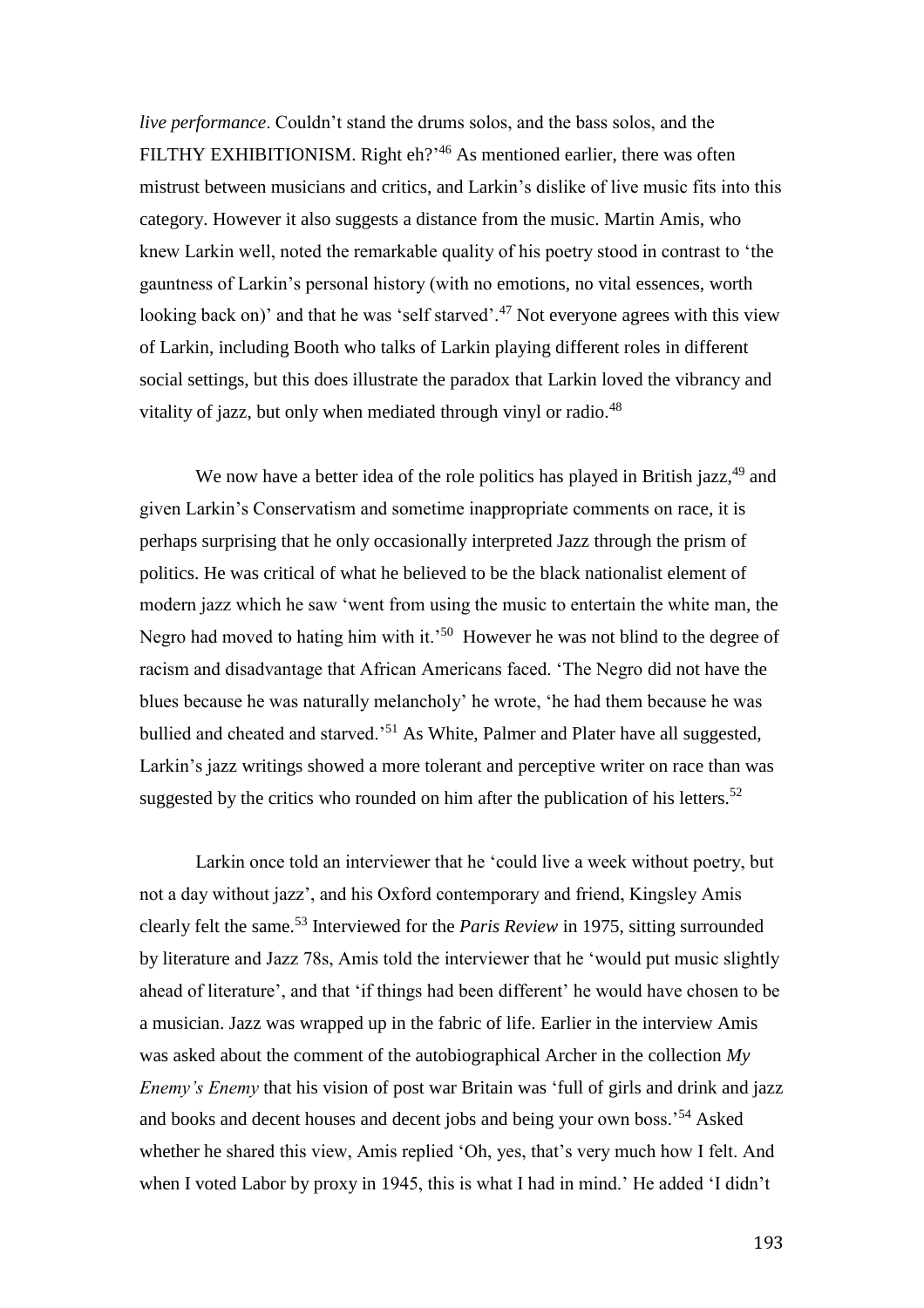expect the Government to bring me girls, but I did share in the general feeling of optimism and liberty abroad at that time.' <sup>55</sup> Jazz was an integral part of this.

Amis' interest in Jazz emerged in the 1930s but took off when he arrived at St. John's College, Oxford in the spring of 1941, met Larkin for the first time and 'jazz became part of my life'.<sup>56</sup> Jazz was best viewed at the pub he suggested, and occasionally the Oxford University Rhythm club, although this didn't always play music to their taste. Pee Wee Russell, Johnny Hodges and others were at the heart of their discussions, which they approached with more enthusiasm than they had for their academic studies. <sup>57</sup> Amis was called up in the summer of 1942, and aside from a brief visit in 1943, returned to Cambridge when he was demobbed in 1945. Amis recalled that appropriately Armstrong's 'Tight Like This' was playing as he received his release forms, and jazz continued to play a role on his return to Cambridge. Larkin and others had moved on, but Amis became close to John Wain, now a junior fellow at St. John's, who encouraged Amis' academic career, and also his interest in jazz. Amis noted he was 'a lover of jazz and knew about it' although the two would later fall out in the 1950s, including an argument at Eddie Condon's Jazz club in New York in 1958/9.<sup>58</sup> Amis met Hilary (Hilly) Bardwell in May 1946, and she later became his wife, and jazz was a part of their social life, including dancing, and Amis recalled Bunny Berrigan's 'I Can't Get Started' could be heard floating 'out of every window between Beaumont Street and Wellington Square.'<sup>59</sup>

Jazz was central to the meeting and friendship of Amis and Larkin at Oxford, and was the subject of much discussion at the time, and in their letters in later years. Amis and Larkin saw the appeal of jazz as generational, and more specifically it helped define the group of friends in Oxford.<sup>60</sup> It has been suggested that this linked to Amis' sense of rebellion against his father, in contrast to Larkin, whose father had encouraged his interest in jazz. $61$  As with other jazz fans, records played an important role in discovering and enjoying jazz for the Oxford friends. Larkin was particularly knowledgeable about jazz, and had a good collection of records, and Amis later remembered Larkin bringing records to his room by artists he had never heard of. <sup>62</sup> These included the so-called 'Banks sides' by Billy Banks and his Rhythm Makers, and recorded in four sessions in 1932. The performers included Billy Banks, Harry Allen, Pee Wee Russell, Joe Sullivan, Fats Waller, Jimmy Lord, and Tommy Dorsey,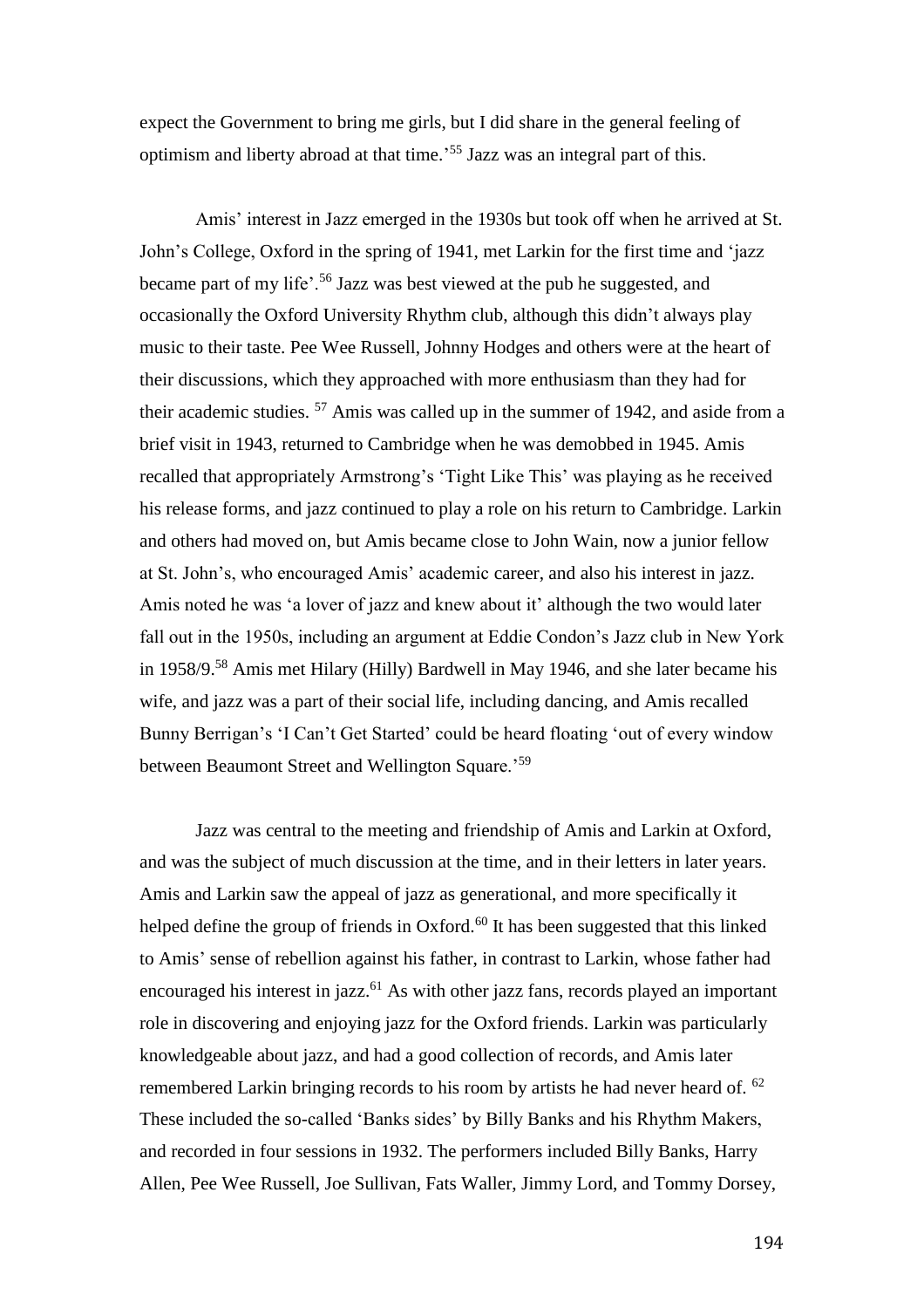and they played a mixture of 'blues, standards and oddities'. The strength of the recordings being that so many talented musicians played 'instinctively combining in a common language to generate a hard-hitting, unaffected excitement, not without humour, but utterly without kidding.<sup>'63</sup> Amis loved these recordings for their emotional and musical brilliance, and unlike Larkin couldn't get his own copy as it was out of print. Amis recalled that the music meant so much to him that when it became available again he immediately bought his own copy, even though he was in the army and had no way of playing records. He wrote 'I kept it on the table by my camp-bed just to look at, an icon not even to be picked up unnecessarily for fear of scratching it.<sup>'64</sup>

The 'Banks sides' remained an important reference point for jazz fans, and much later, in 1968, Larkin asked in his *Daily Telegraph* column when it and other 'really original' recordings would be re-issued.<sup>65</sup> Amis wrote to him a week later 'Is there any way we can get a lobby for the Lp pee (sic) reissue of the Banks sides (I saw your plea)?'<sup>66</sup> The recordings were re-issued the following year and Larkin consequently gave them a glowing review in the *Daily Telegraph* in May 1970.<sup>67</sup> The importance of these recordings was such that Amis recalled Larkin making a rare excursion to a live gig to see Banks perform in the mid 1950s in Belfast. However his 'unconquerable hope' was soon quashed by a disappointing performance which included a tribute to Al Jolson.<sup>68</sup>

For Amis and Larkin the Banks sides represented authentic jazz, and this became wrapped up with nostalgia about youth, Oxford and the various friendships they found there. Significantly the friendship between Amis and Larkin was often strained after Oxford, and Bradford suggests that Larkin stopped communicating with Amis in 1961 and there is little contact in the following decade, as Larkin became disillusioned with Amis' behaviour. Although contact resumed, there were clearly differences and Martin Amis recalled his father 'defeatedly' commenting after Larkin's funeral that 'It sounds odd, but I wonder If I ever really knew him'. He noted that 'everyone' saw his father held Larkin in great regard, but that although this was reciprocated at Oxford, soon after Larkin's letters to others often mentioned Amis with 'a certain sourness'.<sup>69</sup> It is apparent a degree of jealousy about Amis' literary successes may have been behind this early on, but Larkin also disliked parts of Amis'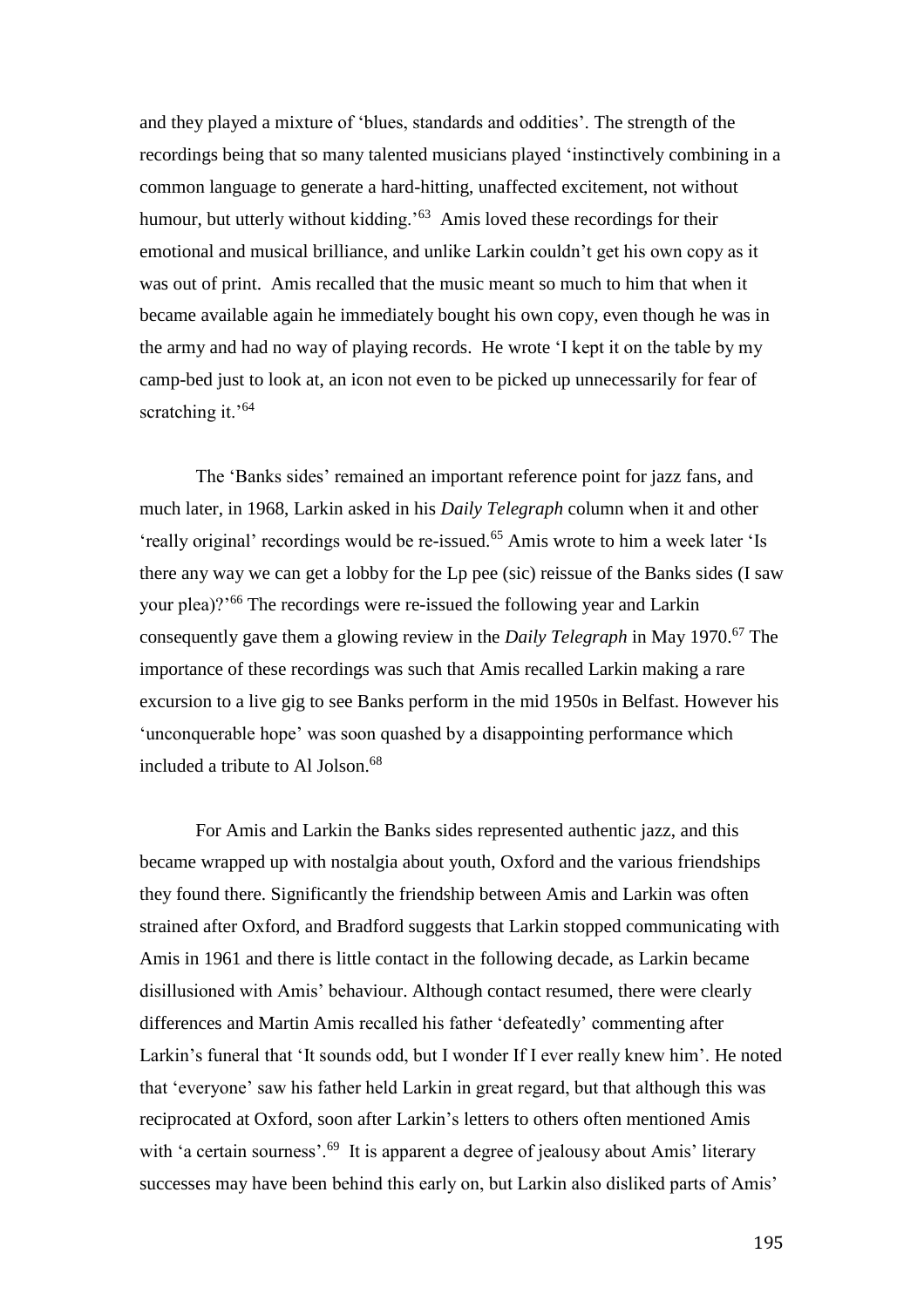personality including what he saw as Amis' superficiality and willingness to act without thinking of the consequences, and Bradford suggests they both misunderstood each other. It is significant that Larkin only invited Amis to visit him once in his 30 years at Hull, and Amis pulled out at the last minute.<sup>70</sup> Larkin's 'sour' approach to Amis could also be apparent when it came to jazz which was such an important part of their relationship. For example he wrote to Monica Jones in January 1958 that he had heard a radio show on jazz by Amis, and that ' EVERY SINGLE RECORD he played I had taken up to Oxford, and introduced him to in 1941: well, almost every one….He spoke quite well, but not entirely accurately, and showed rather a denseness, almost an insensitivity, towards his subject. Oh well.'<sup>71</sup>

Although these personal differences were apparent, the two men shared a great deal in their approach to jazz, not least in their attitude to modern jazz. Amis was also critical of modernism in general, and used some quite dramatic language to dismiss modern jazz, but he could also be more considered and positive about the latter as well. In his *Memoirs*, in a tone that echoed Larkin, he noted the irony that as his interest in jazz was flourishing, Parker and Gillespie had begun to play modern jazz and bring about 'the slow but sure destruction of the music I had just begun to love.<sup>'72</sup> Beset by not only modern jazz, but jazz 'concerts', 33 rpm albums instead of the 3 plus minute 78 rpm 'purposely selected…no doubt to fit the average dance hall number', and 'respectability' granted by 'critics, journals and university courses', jazz was in trouble. When he visited the United States in 1958-9 he noted the 'disarray was perceptible'. Having seen Miles Davis live at Birdland, whose playing was 'introverted, gloomy, sour in both senses', he claimed he 'had heard the future, and it sounded horrible.' Amis concluded that Jazz had gone from the Hot Five to Ornette Coleman in 40 years, and his music was gone 'Only the name survives' and 'there is nothing but a bloody great hole where a quite an important part of my life used to be.'<sup>73</sup>

This last quotation is full of regret and nostalgia for times past, and a frustration that something Amis saw as simple, honest and 'authentic' had become complicated, clever and specialised. And this view was repeated in later letters when Amis and Larkin moaned grumpily about modern jazz. For example in September 1979 Amis moaned to Larkin about the radio 3 show *Jazz Records Requests* playing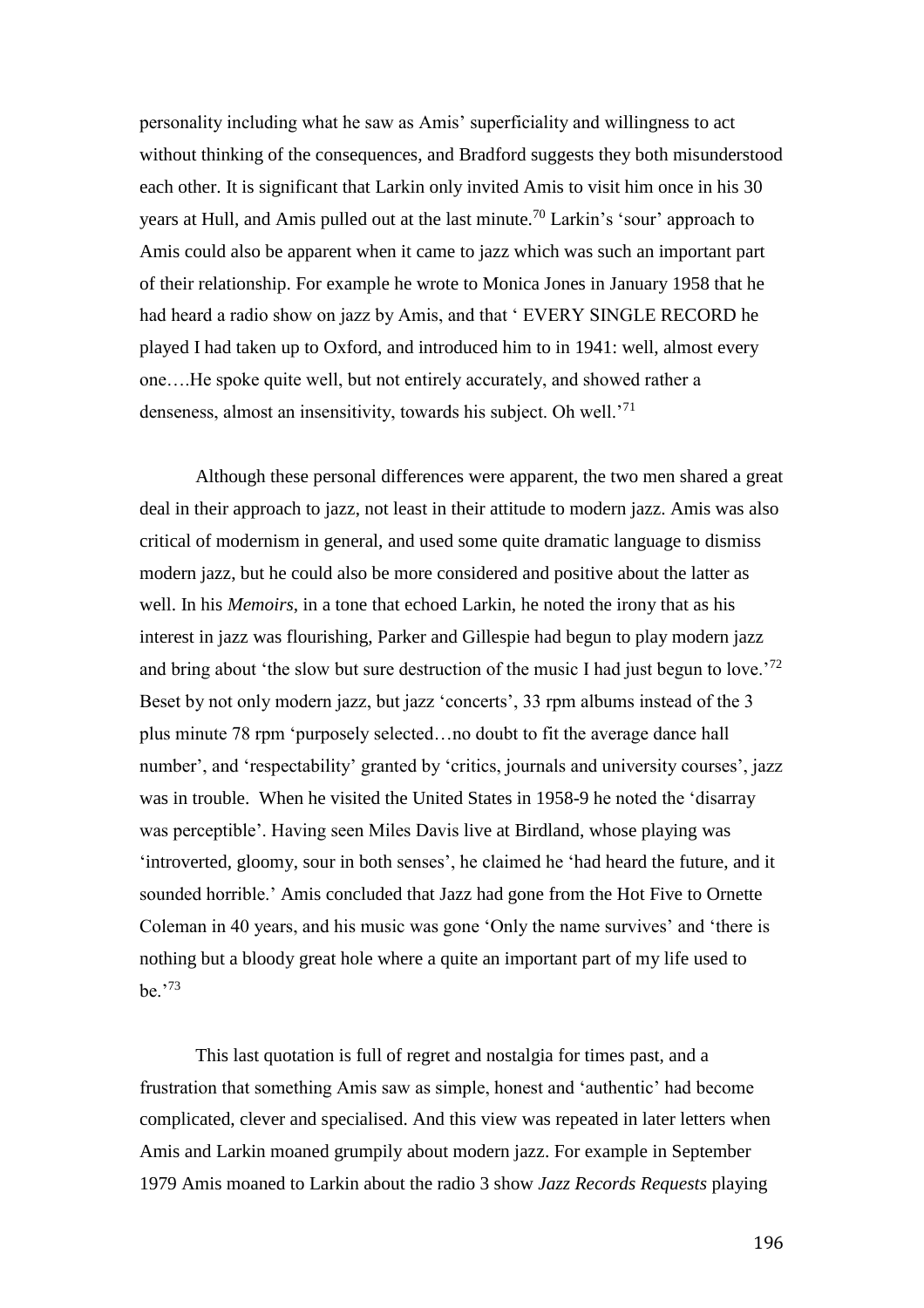too many modern tracks. 'These people have no TASTE, no SENSE. no EAR.' he complained. <sup>74</sup> However the *Memoirs* were published in 1991 and Amis' take on jazz in some ways compares to Larkin's introduction to *All What Jazz*. Amis' writing in the 1950s when he became jazz critic for the *Observer* tells a slightly different story. If Larkin never saw himself as a critic, then this was even more the case for Amis. His articles were less considered than Larkin's and he had a refreshing lack of pretension about his comments: 'I've always responded to it in an uneducated sort of way' to jazz, he told Michael Barber in 1975.<sup>75</sup> His first column in April 1956 suggested he wouldn't make any claims of social or political value, and his main point was that as the BBC didn't play much jazz, fans had to buy records, but they could tire of these. He advised anyone interested in jazz should consult their 'natural prudence'.<sup>76</sup> By December he was voicing his misgivings about modern jazz: 'I should apologise for having an old-fangled ear which, while capable of a grudging tolerance for what appears to be harmonic oddity, swiftly grows fatigued at what it hears as melodic inconsequence.'<sup>77</sup>

In subsequent articles, praise was heaped upon Fats Waller, Armstrong, and others but he was also positive about modern jazz.<sup>78</sup> He reviewed a JJ Johnson and Kai Winding album in December 1957 and commented 'Nobody unless he thinks that jazz finished about the time electrical recording came in, can fail to enjoy this record.'<sup>79</sup> The following year in a review of various modern records he gave *Miles Ahead* 'modernist garland of the month', noting that Davis played the flugelhorn, 'I have never heard his strange, spare sombre romanticism come off better….This is not a record for a party or to fill the odd half hour, but it is one that will abundantly reward repeated listening**.'<sup>80</sup>** In a later article, Gerry Mulligan was also seen as 'A Good Modernist.'<sup>81</sup>

There is a straightforward approach to jazz in the *Observer* articles that suggests Amis is not trying to be an objective critic in the way that has sometimes been suggested for Larkin. Amis' down to earth style and occasional self-deprecation didn't prevent him from making some perceptive observations in these articles, which revealed a genuine interest in jazz. In June 1956 Amis argued that the assumption that great artists were better than the commercial or less well known was untrue, and he suggested British jazz could sometimes be as good as its American counterpart. $82$  In a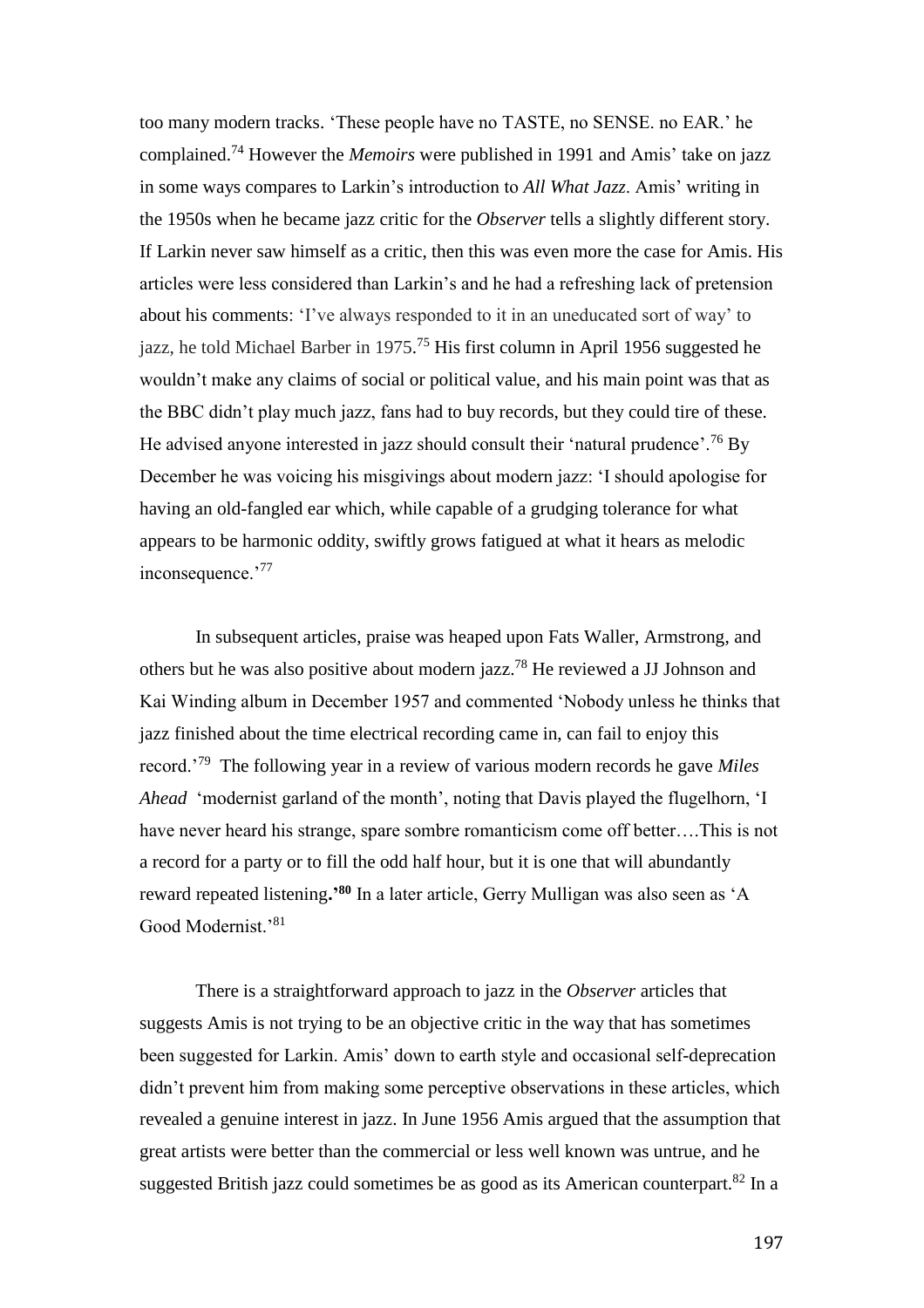later 1958 article Amis discussed Parker, who became the bête noire in some ways for the older Amis, but received a more balanced consideration in a review of *The Immortal Charlie Parker*. Amis wrote that Parker's 'virtues' were on display including 'the personal flavour, the startling exuberance, the daring melodic angularity, the robustness that showed itself equally in moods of gaiety and melancholy.' He added 'Parker's claim as a great modernist innovator stands abundantly justified.' This is then qualified by suggesting that Parker didn't 'swing' enough, could be rhythmically 'dull', repetitive and his tone could decline into 'slithery querulousness', and he suggested that others would take his 'significant' discoveries forward. Interestingly Amis also mentioned that Davis is 'overshadowed' on some these recordings, 'but he 'was to emerge as a far finer and more thoughtful performer.'<sup>83</sup>

This positive comments on Davis in the review of *Miles Ahead* stands in contrast to the criticisms of the Birdland gig during his 1958-9 visit mentioned in the *Memoirs*. Further evidence of a change of heart in the later work is presented in a letter from Amis to Larkin after his return in July 1959 in which he listed various artists he had seen and enjoyed at Eddie Condon's club and included Davis, Art Farmer, Thelonious Monk, Bud Powell, Art Blakey as well as older artists including Ellington.<sup>84</sup> Indeed even *Memoirs* itself was not totally consistent in its depiction of modern jazz as a corrosive force as he described seeing Sonny Rollins at the Five Spot 'just then at the height of his powers, and the fact that these were not altogether to my taste-I was already a little too old for him-mattered not at all'**. 85**

Not everyone appreciated Amis' *Observer* articles. 'I keep getting abusive letters about my jazz pieces' he told Larkin in June 1956, whilst an exchange with John Dankworth revealed some of the frustrations musicians faced with critics. Dankworth wrote to the *Observer* to complain that Amis was incorrect in his use of musical terminology, and his criticisms of modern jazz including the notion of 'complexity', which Dankworth argued was relative and could apply to earlier jazz. Amis's praised Dankworth in his reply, but said limitations of space and a knowledgeable readership meant he didn't spell everything out in his articles. He also admitted he didn't like all Jazz.<sup>86</sup> Amis got on well with trumpeter Rex Stewart when he met him in New York 1958, and they discussed Ellington amongst other subjects,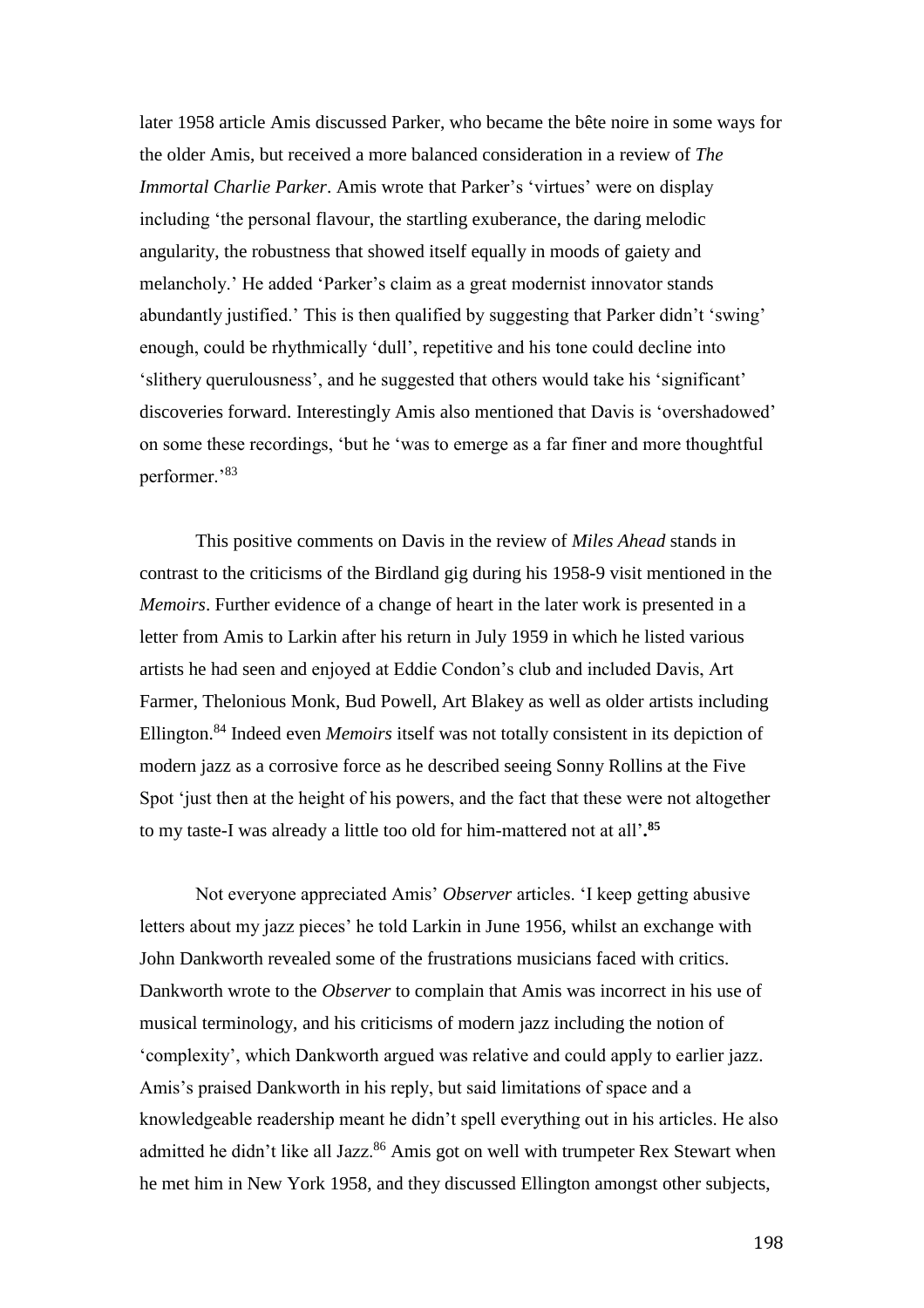but less so with trumpeter Joe Thomas who was drunk and less friendly.<sup>87</sup> As we have already seen Amis attended many gigs during his 1958/9 and seemed to have enjoyed most of them, but he also came to share some of Larkin's misgivings about live performance, although he also attended more gigs than his friend. In *Memoirs* he echoed Larkin in his description of jazz concerts as he suggested that enthusiastic audiences 'deform' jazz along with the long drum and bass solos.<sup>88</sup>

Amis also shared Larkin's interest in post war popular music and that it represented a new phase in the development of jazz. He argued that Rhythm and Blues was a directly emerged from jazz and he liked some of this, although rock'n'roll was 'a tasteless exploitation'. Earl Bostic received some praise, but there was more for Chuck Berry who made 'fresh, buoyant music, whose superficial resemblance to rock 'n' roll only highlights the basic differences between the real and the spurious.'<sup>89</sup> The last comment was rather strange given Berry's role in emerging rock'n'roll. Amis also had some time for the Beatles, although not as much as Larkin. He told Robert Conquest in December 1964 that 'The Beatles are as good as ever'<sup>90</sup> However he told the keener Larkin in 1969 'Oh Fuck the Beatles. I'd like to push my bum into John L's face for forty eight hours or so, as a protest against all the war and violence in the world.' He did add however 'I like the way they're so much more popular than any kind of modern jazz shag at all, though'.<sup>91</sup> Later still Amis told Larkin, 'You are mad about the Beatles. They're not too bad I suppose, but I feel I could always be listening to Jimmie Launceford instead.' He added that he thought they remained interesting longer than Larkin though, indeed up to *Sergeant Pepper's Lonely Hearts Club Band,* but that he wasn't impressed by John Lennon who he had met twice but had been rude to his wife the first time 'the English one not the Nip', then 'just generally offensive' the second. 'No breeding what?' he added. $92$ 

Amis clearly shared Larkin's view that post war popular music could have value and in many ways carried the spirit of the jazz that they liked from before the war. In making this point though, the last comments also revealed why Amis's reputation suffered after the publication if his letters in 2000. As with Larkin the language and content of the letters, including Amis' rumbustious style didn't go down well with critics and readers, but there wasn't the same sense of shock about what the letters contained, as Larkin's, including many to Amis, had already been published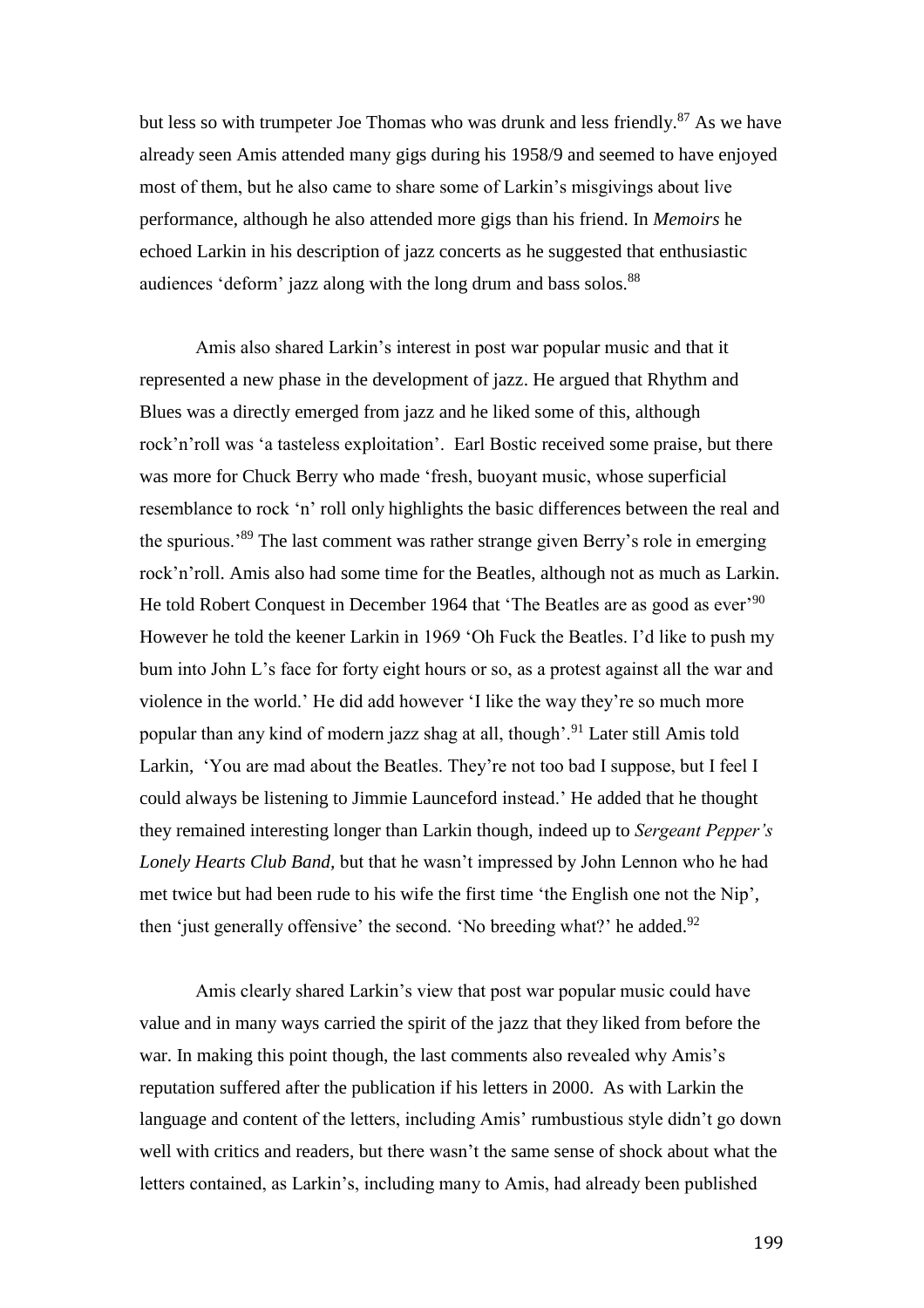and additionally the shock was less in itself as they seemed to fit with what was already known about Amis. Nor has Amis' reputation recovered in the same way that Larkin's has, and he is seldom taught or often read. And his views have remained controversial. In 2007 Over a decade after his death, Terry Eagleton accused Amis of being racist and homophobic, in a critique which also took in Martin Amis; claims which were vigorously denied by various family members and former wife Elizabeth Jane Howard.<sup>93</sup> However as the quotation from the 1981 letter revealed, he had since the 1960s moved decisively from the left to right, became a vigorous critic of the left, and sometimes used provocative and inflammatory language. After all this was someone who boasted of having 'fascist' lunches at Bertorelli's Restaurant in Charlotte Street during the late 1960s. As Leader has pointed out, the title may have been used 'humorously', but it illustrates in a small way why Amis has attracted criticism.<sup>94</sup>

That having been said for the purposes of this chapter Amis, like Larkin, didn't see jazz in overtly political terms (or in the latter's case in sociological or historical terms), and he was aware and critical of racism in the United States. When visiting Vanderbilt University for a semester in the autumn of 1967, Amis wrote to Robert Conquest attacking the racism he encountered in Nashville complaining that the 'buggers haven't learned a thing'. He continued 'One can forgive a lefty here, in that "conservative" opinion is so shitty'. <sup>95</sup> In *Memoirs* he similarly recalled the shocking level of racism he discovered on this visit, including a meal with academic colleagues that 'about the stage of the second highball' participants began making disparaging 'remarks about the mental, moral, social qualities of black people.' He added that whilst in Nashville, bar a couple of exceptions, he 'never sensed, let alone heard, any disagreement from the consensus of irremediable and universal black inferiority, perhaps to be alleviated here and there but never altered, and the important thing was keeping them down.'<sup>96</sup> In a more focused sense, Amis did show an interest in the 'white' Chicago jazz, but this was a music preference, and he offered fulsome praise for black jazz musicians, and his criticism of modern jazz didn't even extend to criticisms of links to Black Nationalist politics.

Philip Larkin reviewed Francis Newton's *The Jazz Scene* for *The Observer* in 1959, and he praised the book saying 'it is a pleasure to read a jazz writer who can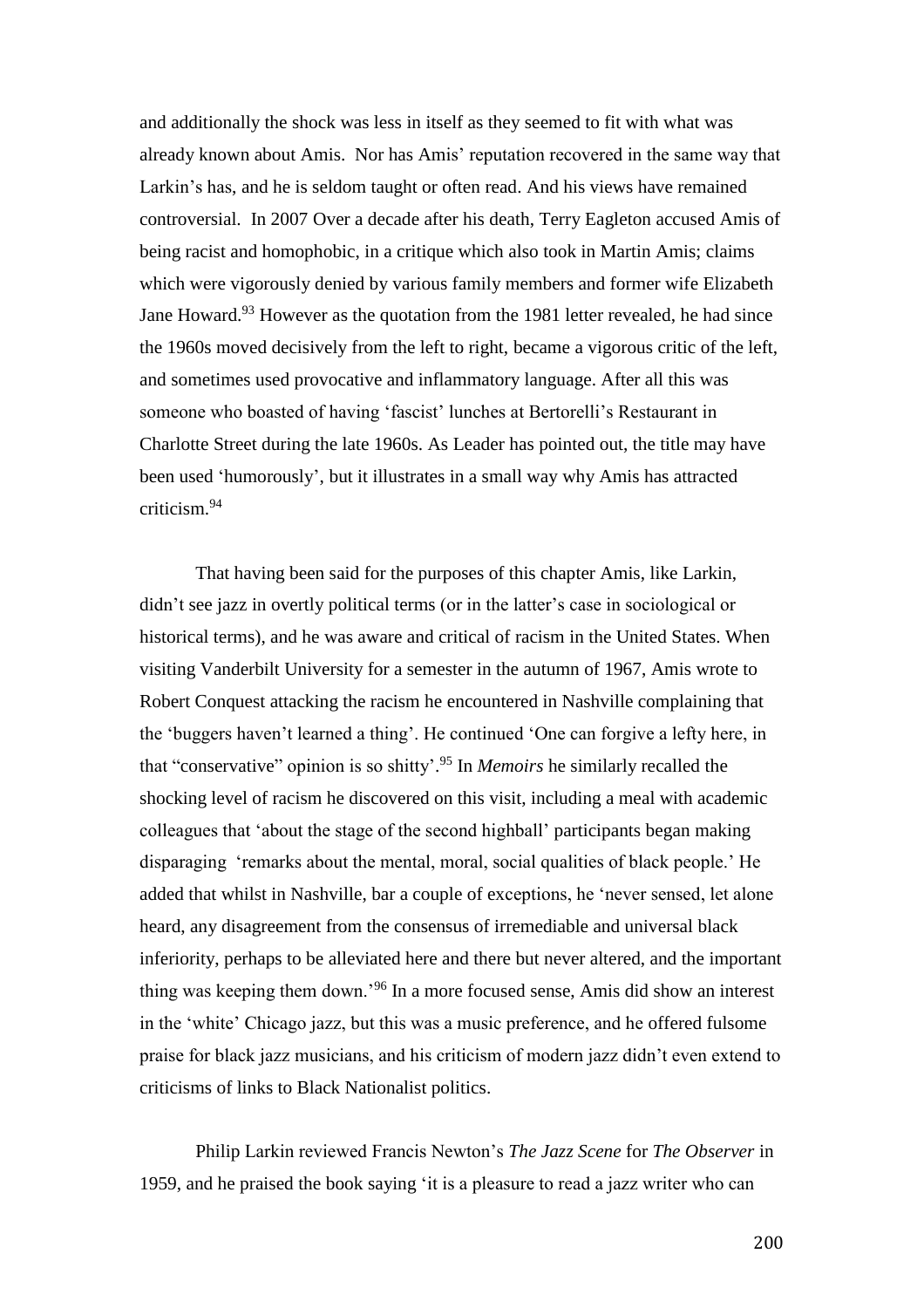speak seriously without becoming stilted or absurd.' Larkin did have some criticisms including 'lack of charm' and a tendency at times to see jazz as a 'social and economic parable' something which 'the social historian Mr. Newton, never misses a trick', however 'his palpable love of their music convinces the reader of his sincerity, even if some of his contentions start rather than settle arguments.<sup>'97</sup> This review fits in with Larkin's wider intellectual engagement with jazz, which took on board historical and sociological factors and he was not put off by the Marxist basis of Newton's writing. Newton was of course the pen name for Eric Hobsbawm, taken from a communist trumpeter who played with Billie Holiday. Hobsbawm was an academic at Birkbeck, University of London, and *The Jazz Scene* along with *Primitive Rebels* were both published in 1959. Hobsbawm went on to write widely and successfully on social history and the works were at the start of a prolific career that would see him becoming one the most significant historians of his generation. This obviously marks a contrast with Larkin and Amis who were writers mainly of fiction, as does the fact that Hobsbawm, who died in 2012 didn't leave the smoking gun of shocking letters which the other two did. Indeed although critics still rumble on about why Hobsbawm didn't leave the Communist Party in the 1950s and his support for communism, his reputation is still intact.<sup>98</sup>

Hobsbawm had little to say about Larkin or Amis, although he pointed out that both writers were part of a group who 'advertised' a taste for jazz in the post war years and 'did so precisely because it was the badge of the provincial and the outsider', and that they did so as 'The intellectual press did not give it house-room until the middle 1950s.<sup>'99</sup> As we have seen, this accurately captured the position of both writers. In addition, Hobsbawm rather unflatteringly noted that Amis' articles in the *Observer* were 'about a subject about which he obviously knew no more and possibly less about than I did'. Hobsbawm had been a confirmed jazz fan since seeing Duke Ellington play a 'breakfast dance' at the Streatham Astoria in 1933, shortly after his family had returned to England, and he explained how he had been on the 'fringes' of the jazz 'community of experts' through his cousin Denis Preston who went on to work n recording and music production. However he became more involved after 'Kingsley Amis gave me courage' and he entered the debate through *The Jazz Scene* and after he contacted the *New Statesman*, he talked the editor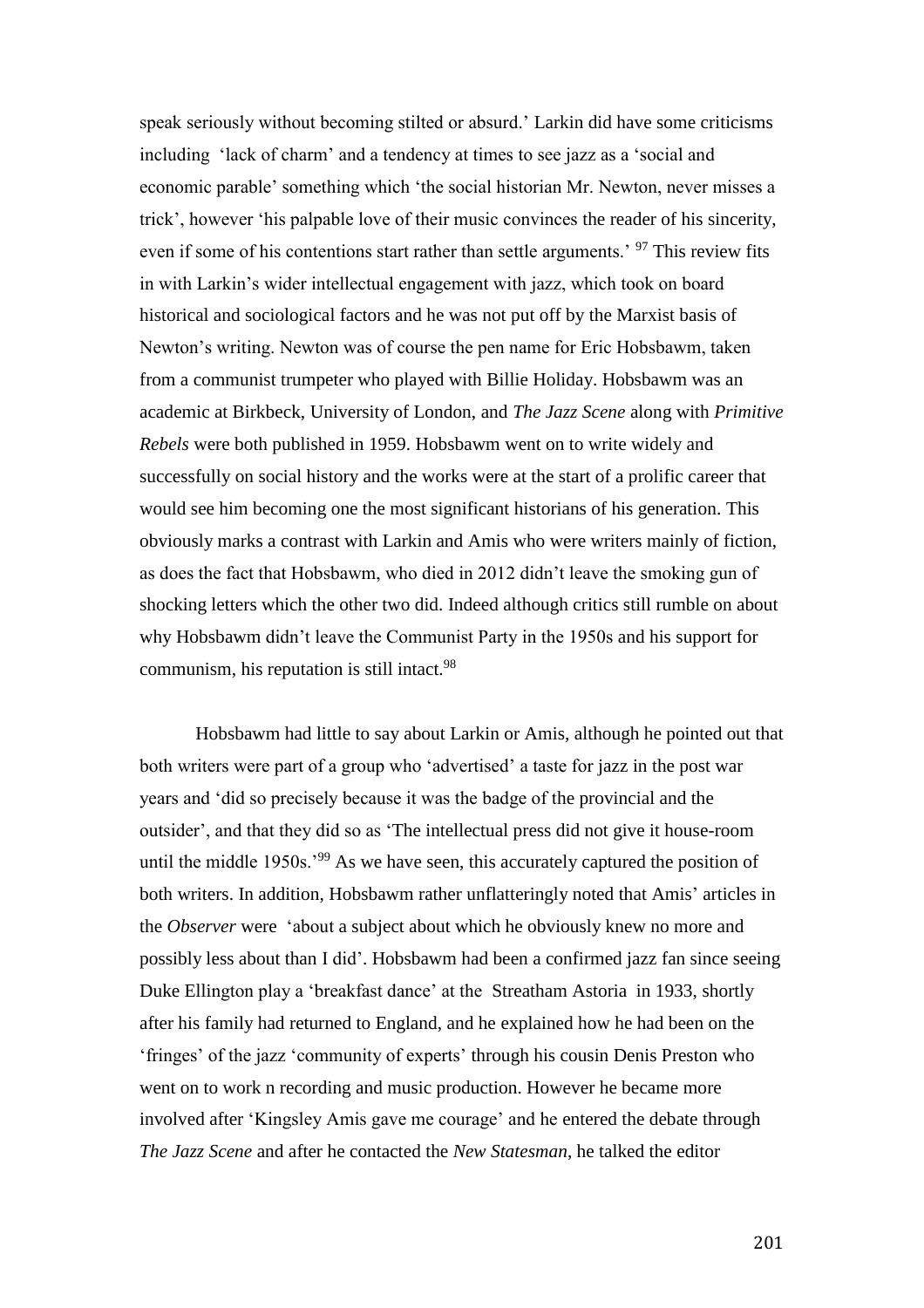Kingsley Martin into allowing him to write a column for the journal beginning in 1960.<sup>100</sup>

*The Jazz Scene* remains a remarkable book, with a powerful introduction, and conventional history in the early part, but also covering business, audience and politics. As Philip Bounds has pointed out, the book can be seen as an important but underrated intervention in debates within the communist movement over their approach to Americanised popular culture.<sup>101</sup> The book offered a perceptive and compelling analysis of the role of jazz within the mass society, seeing mass culture as more complex than much Marxist thinking had previously suggested. Jazz, Hobsbawm suggested, was now a global music influential in Britain and elsewhere beyond its American origins. It had 'changed with startling rapidity' and had surpassed other subcultural forms having a widespread impact on popular music more generally. This meant Jazz was the most successful example of a folk art form surviving in the mechanised environment of mass culture, and in the process revealing 'it was never swamped by the cultural standards of the upper classes'.<sup>102</sup>

Hobsbawm argued that Jazz's vibrancy came in part from the fact that it wasn't a passive art form, but involved listeners and performers who both had an influence on what constituted jazz and that its appeal had 'always been due to its capacity to supply the things commercial pop music ironed out of its product'.**<sup>103</sup>** As other subcultural musical forms would do later in the twentieth century, Hobsbawm suggested that Jazz became a creative force in the Entertainment industry supplying innovation for the larger companies when they needed new music. Importantly, Hobsbawm didn't idealise small record companies, suggesting they kept jazz ticking over when it was ignored by the bigger companies, but that they could also be exploitative.<sup>104</sup>

The book also described jazz as 'music of protest and rebellion', and one that was generally close to the left, although he also suggested that this was often 'vague' and sometimes accidental. Jazz's political angle came from being populist and democratic and at its best Hobsbawm suggested 'it has come nearer to breaking down class lines than any other art', bringing together players and audiences from different backgrounds. Race was an important factor in this regard, and Hobsbawm points out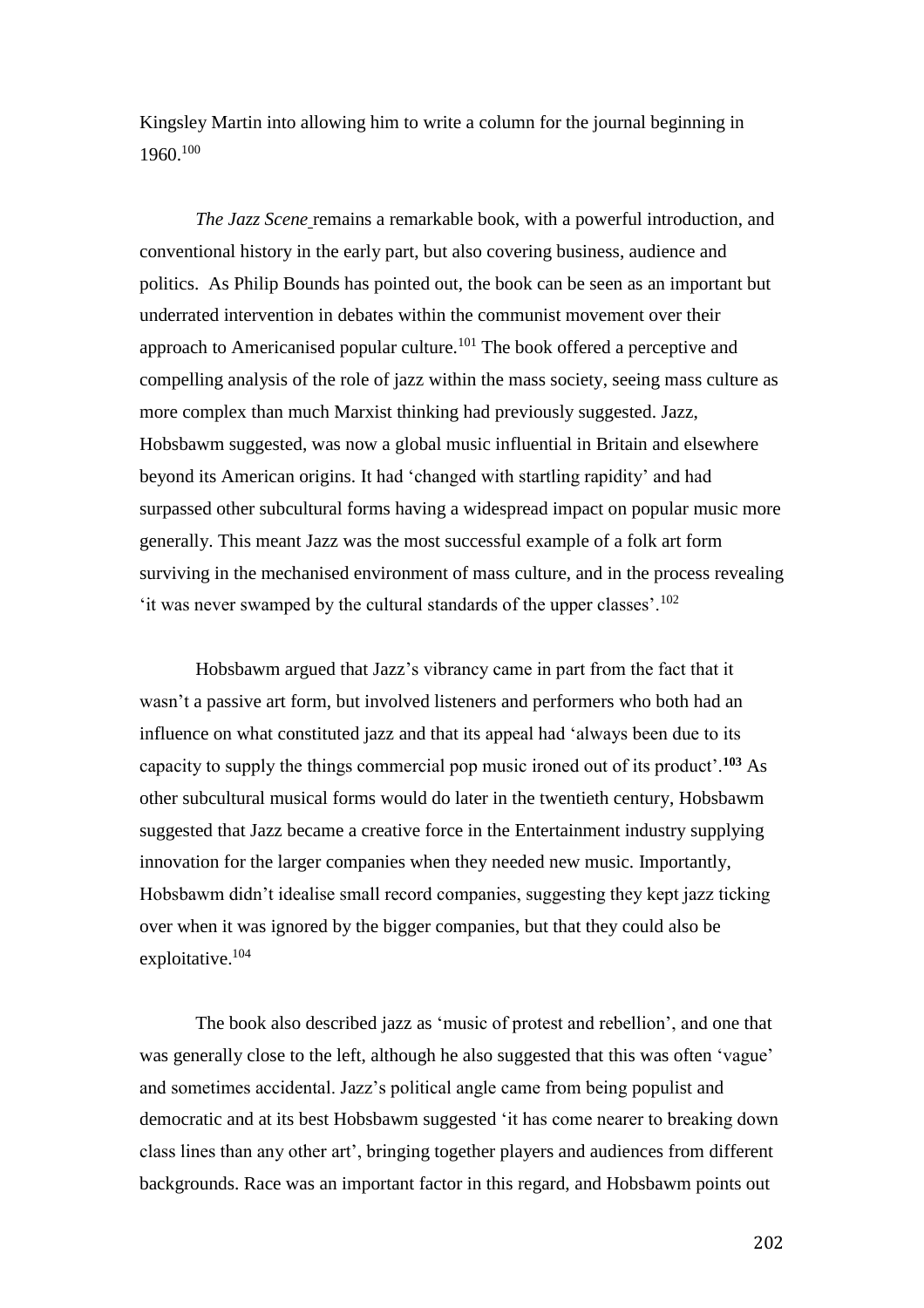that white audiences were sometimes drawn to black culture, including the Mezz Mezzrow's concept of the 'White negro' <sup>105</sup> However Hobsbawm suggested that the appeal of jazz was also about more general sense of being outsider, although this didn't always translate into an idea of what jazz was actually 'for'. Sometimes this search for meaning led to interest in official approval with jazz becoming respectable, something which Hobsbawm suggested would be unfortunate.<sup>106</sup>

Significantly, although Hobsbawm didn't attack modern jazz in the book, it is notable that he writes about it without much warmth. It is also clear that he saw it as having a more problematic relationship with its audience than earlier jazz. He described the modern jazz movement as 'a musician's revolt', which was 'directed against the public', although he also saw it as a revolt against 'a standardised floods of commercial noise', that reflected a more confident black community which had emerged in 1930s. He also pointed out that it was white and not black critics and fans who made sure that the modern jazz artists were 'speedily recognised' and white record companies soon picked up and marketed 'bop', as well as music schools and the Universities. Even the Government had got in on the act, he pointed out, with Dizzy Gillespie acting as a cultural ambassador overseas. <sup>107</sup> Hobsbawm discovered jazz in the 1930s, so in a similar vein to Larkin and Amis, he was writing about a modern jazz movement that had already been in motion for nearly twenty years, but was also different to the jazz he had grown up with. In terms similar to both Larkin and Amis, Hobsbawm later recalled problems when approaching modern jazz. 'Writing about jazz in the 1950s meant, basically, trying to understand or at least come to terms with bebop' he wrote, adding that 'passionate jazz conservative' Larkin 'eventually felt he had to make a gesture in this direction.' Hobsbawm explained that he 'wasn't sure how far I succeeded', although he liked Monk, and had 'an immediate passion for Dizzy Gillespie, the most dazzling trumpeter in the world.' Interestingly he noted his 'admiration' for Miles Davis was 'based on his records, not any live performances I heard'.<sup>108</sup>

Hobsbawn's articles for the *New Statesman*, were less focused on the issue of modern jazz than Larkin and Amis' jazz writings were, and he was also able to be flexible in his choice of subject as he wasn't restricted to record reviews. In January 1960 a rather disillusioned article 'Too Cool' lamented what Hobsbawm saw as the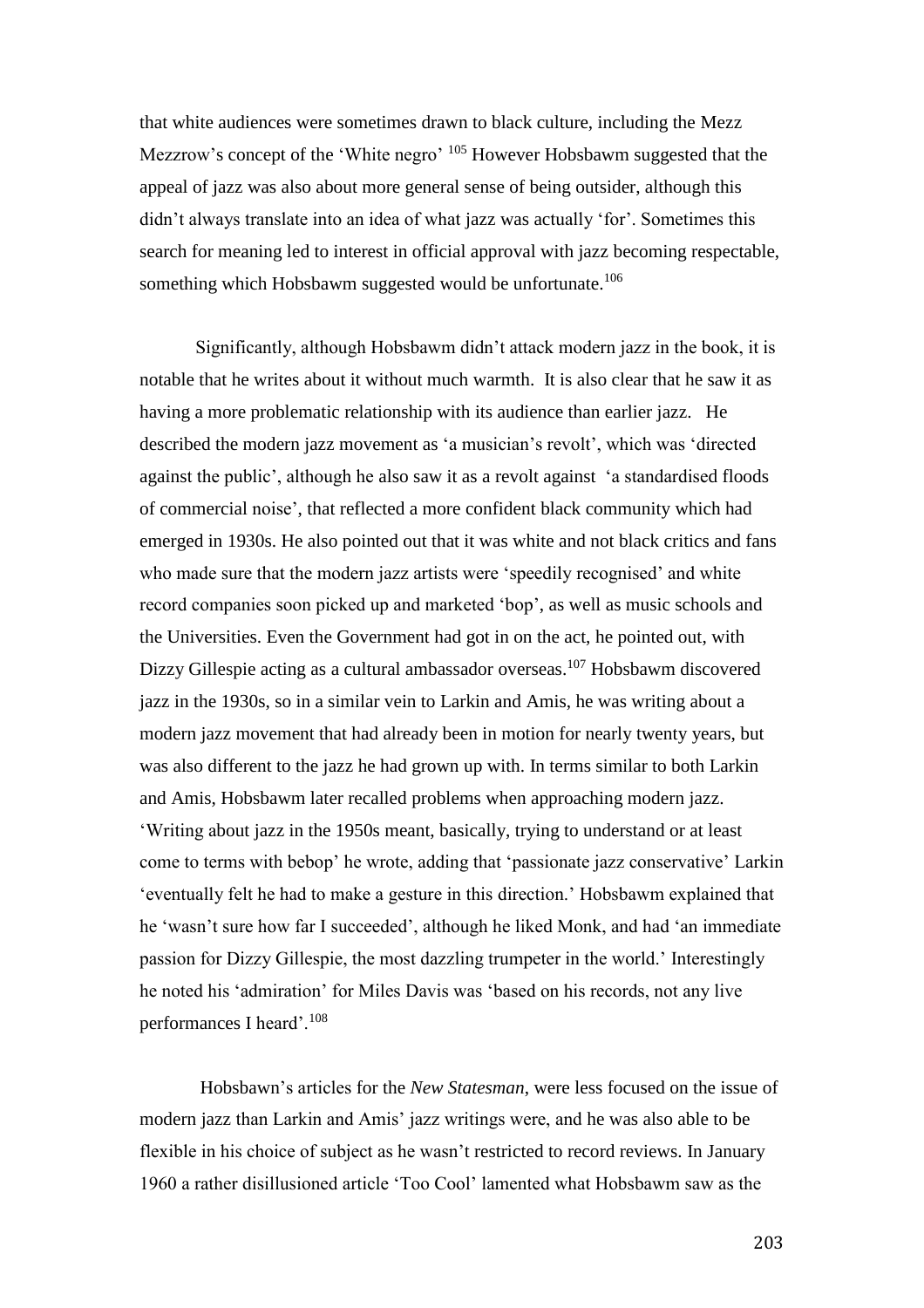lacklustre state of jazz during the decade that had just passed, citing the absence of big stars. At this point, he was less convinced by Miles Davis who he saw as characteristic of the 1950s jazz and 'is an altogether lesser man than those who dominated earlier.' Jazz he argued had got too cool, academic and intellectual, and the only good thing happening was that it was looking again to the blues.<sup>109</sup> Later at the start of 1963 Hobsbawm complained that a 'wonderful' year for pop music, was less so for jazz which 'remains where it has long been, scouring the bottom of the Parker barrel, or semi-quarantined in the avantest of avant-gardes.<sup>'110</sup>

Hobsbawm was interested in what he saw as the avant garde (with which he seems to bracket a lot of post bop modern jazz), but was ambivalent about its significance. Commenting on Charles Mingus, Hobsbawm wrote 'These men have advanced beyond Parker into an empty territory where no old landmarks guide the musician on his way: tonality, the steady beat, improvisation based on chord progressions', yet he pointed out that Ornette Coleman, was different as he had advanced 'without abandoning the deep, tearing feeling of the blues.<sup>'111</sup> If we recall, Larkin also saw something special in Coleman, despite his greater misgivings about modern jazz. Later Hobsbawm suggested that the avant garde had kept a close relationship between musicians and audience, but he was more confused by Sonny Rollins than Amis had been a few years earlier, writing that he 'continues to experiment, and what he is up to know one knows.<sup>'112</sup>

However one of the common themes in Hobsbawm's jazz writing in this period was the impact of post war rock and pop. He was well aware of the crossfertilisation between jazz and pop, but he now believed the latter was swamping the former.<sup>113</sup> His 'wonderful year' for pop fans in 1963 was meant ironically and Hobsbawm argued that the 'Beat vogue' had overwhelmed other popular music and 'it marks a major breakthrough of mass culture'. He makes the rather unusual point that more fan memorabilia including Beatles wigs were now being sold than had been when Elvis broke through. 'What is even more significant, it bowled over the squares' he added and 'the intellectuals (apart from a sceptical minority) fell for it'. He lamented that even Salvation Army had changed their music due to the pop revolution. 114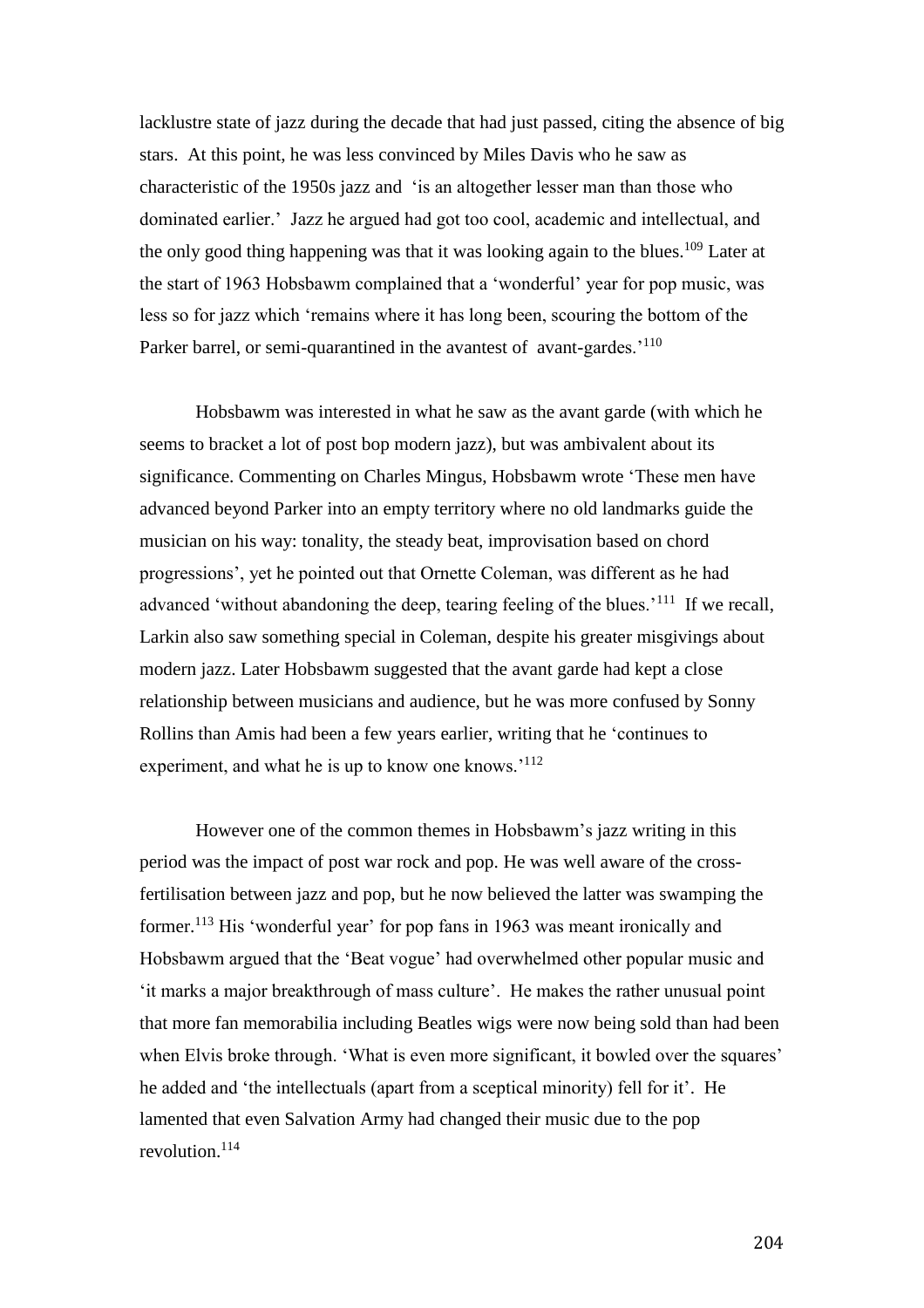Although Larkin and Amis had problems with aspects of post war popular music, they both also saw that it had some validity and a connection to pre-war jazz. This explains their liking of the early Beatles, Dylan and others, even if in Amis was less enthusiastic. Hobsbawm was more dismissive of the Beatles in a November 1963 *New Statesman* article suggesting that 'in 29 years nothing of them will survive', unlike the Blues music which he celebrated by describing still powerful performers with longevity, including Sonny Boy Williamson.<sup>115</sup> This was obviously early in the Beatles career, and he later remarked about his 'spectacular failure to recognize their potential' and coming later to 'rather admire them'.<sup>116</sup> However he had little time for the Rolling Stones and he also had mixed feelings about Dylan in whom he only saw in 'fragments of genius'.<sup>117</sup> In a typically considered appraisal in the summer of 1964, he described the singer as a voice for outsiders, 'a politically conscious Holden Caulfield', who also 'sings in an unprofessional raw ramble'; doesn't have the 'musicality, nor the fun, nor the anonymous oppression' of the blues singers. And although there were 'fairly numerous bad verses....Dylan's capacity to write unassuming tunes should not be underrated: when performed by technically better musicians their possibilities are evident.<sup>'118</sup> Misgivings or praise for individual artists was one thing, but Hobsbawm saw Rock as a commercial force which undermined jazz and reflected an unmediated mass cultural form.<sup>119</sup>

If Hobsbawm was critical of post war popular music, and had mixed feelings about modern jazz, he was full of praise for various artists including Count Basie, Billie Holiday, Ella Fitzgerald and most frequently, Duke Ellington. The latter was 'a genius' who 'burst the limits' of his 1930s emergence, and remained vibrant and relevant. On Ellington's death in 1974, Hobsbawm wrote that he was 'the last and greatest of the jazz musicians' and he doubted 'whether jazz as we have known it will survive his death.<sup> $120$ </sup> It is interesting that in his obituary for Ellington he remembered seeing him live for the first time at Streatham Astoria in 1933, as well as in San Francisco in 1960, and that this crystallised his memory of the 'unique' contribution the musician made to the 'world of jazz.' In contrast with Larkin, there is no sense of Hobsbawm having misgivings about live jazz, even when, as in the case of Miles Davis, he was less impressed. Indeed working at Birkbeck and living in the west end, gave Hobsbwam the chance to get involved in the London jazz scene, with easy access to live music where he could also rub shoulders with other fans and local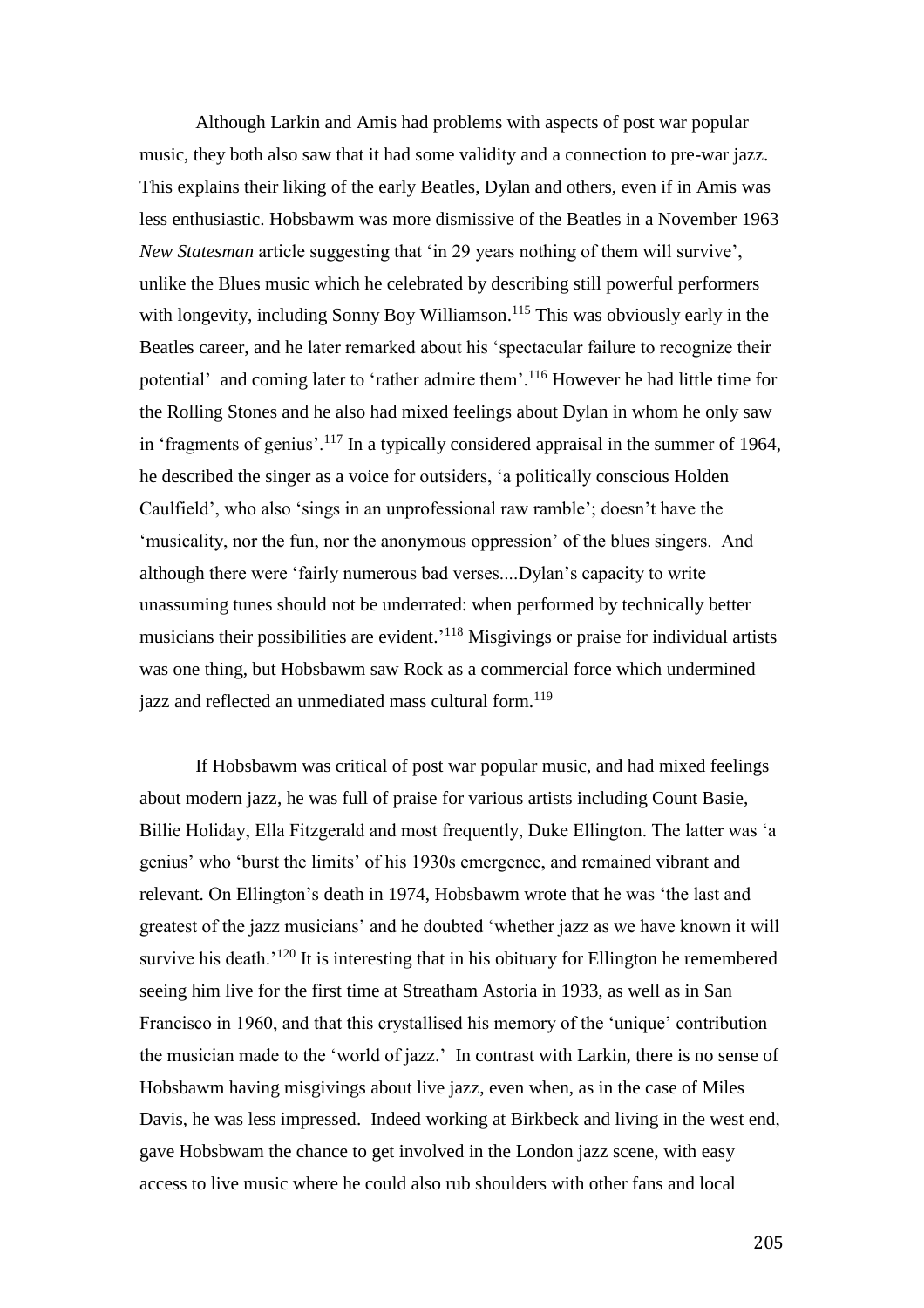musicians. He recalled 'my main base was the Downbeat Club in Old Compton Street…which, like so many of London's modern musicians and their hangers on, I used as an off-duty reporting point.' Soho also provided 'after hours joints' for music and 'gossip', whereas Ronnie Scott's, which had recently opened was more about listening than talking. The small clubs made more impression on Hobsbawm than the larger concerts, and he was similarly impressed when in the US he 'was to discover the glory of a jazz scene based primarily on clubs', including hearing the Ellington band. He argued 'I suppose this and meeting the tragic pianist Bud Powell in his Paris hotel room, catatonic except when at the keyboard, are the most vivid memories of my jazz years.'<sup>121</sup>

Hobsbawm drew up a special relationship with musicians in the jazz scene, where as an academic he was seen as an 'oddity', but also a source of information. However he was under no illusions about the distance between the musician and critic. As he put it 'could any non-musician understand what creative musicians are really about, however much he socialised with them?' This was even more the case with black artists, and he noted how American jazz and blues artists were used to white questioners and often had 'an informative narrative ready'.<sup>122</sup> However his involvement in the jazz scene came to an end in the 1960s. He recalled that 'jazz is essentially an anti-social, late-night activity and not really conducive to a family life, so in the end I gave it up."<sup>123</sup> He carried on with jazz articles for a while and of course he continued to write perceptively about jazz in scholarly articles and reviews, and it was significant enough for him to include several articles in the collection *Uncommon People* (1999). However he suggested this wasn't as much fun as being involved in the jazz scene. $124$ 

#### **Conclusion**

From the above it is clear that all three writers discussed had a deep love of jazz and made a significant contribution to developing jazz criticism in Britain. They were part of the process that saw jazz move from being largely the property of small jazz networks to becoming as a serious subject for discussion in the broadsheets and amongst the broader public. The fact that all three writers were critical of the growing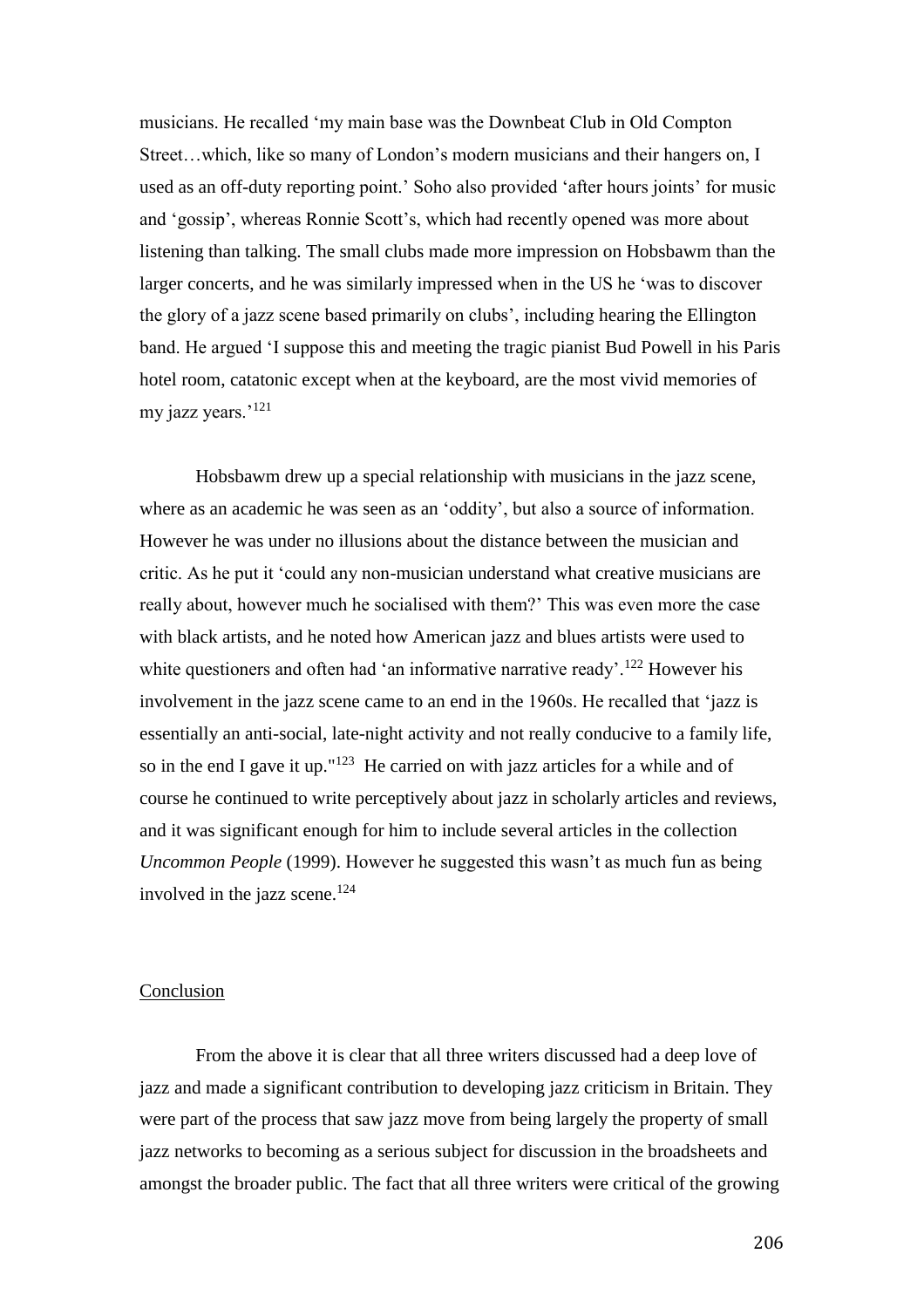respectability of jazz is somewhat ironic, given their own role in this process, but its not that unusual when fans turned critics convey their enthusiasm to a wider audience. Larkin, Amis and Hobsbawm were all fans first, who then wrote about jazz, largely due to the absence of established critics, and although there were differences between them they all approached the music through the prism of the music and musicians of the 1930s and 40s, and a strong interest in the blues. It is perhaps inevitable that they were influenced by the jazz they first encountered, as its appeal was partly built on its generational impact. Here was a popular music of American origin, that was modern, commercial but also aesthetic which young fans and musicians thought they understood and had ownership of. Larkin and Amis clung to this vision of jazz 'that incredible argot of the first half of the century', linking it to time and place, most obviously Oxford in the early 1940s, which made it much harder to accept the way jazz developed within a different post war mass culture. And neither was Hobsbawm immune from this as his discovery of jazz in the 1930s not long after his arrival in Britain, was an important part of his own story.

There were of course differences between these three critics, with Hobsbawm a Marxist historian bringing a broad historical understanding to jazz, whereas Larkin and Amis were moving to the right in this period, and wrote from a more personal perspective, and at times as cultural critics. Larkin did offer a careful reading of jazz, and wrote brilliantly about it, occasionally echoing Hobsbawm's historical approach, whereas Amis was much less concerned with putting jazz in an intellectual framework – something he was disarmingly honest about. Larkin and Amis were also more concerned with the issue of modern jazz, relating it to their dislike of modernism more generally. This was in many ways a false debate, as all jazz was modernist, and as John Osborne has pointed out the real issue was not modernism but that Larkin believed Parker and others had made modernist jazz less accessible.<sup>125</sup> Furthermore as we have seen, for whatever reason, both Larkin and Amis didn't universally dismiss all modern jazz and were at times positive about certain artists. They also saw potential in post war popular music, linking it to the jazz they had grown up with. In contrast, Hobsbawm was less focused on modern jazz as a subject and was also generally less critical. However he was also concerned about the way modern jazz was becoming less accessible, and he also had misgivings about what he saw as the avant garde. Hobsbawm wrote more warmly about Ellington, Basie and others than he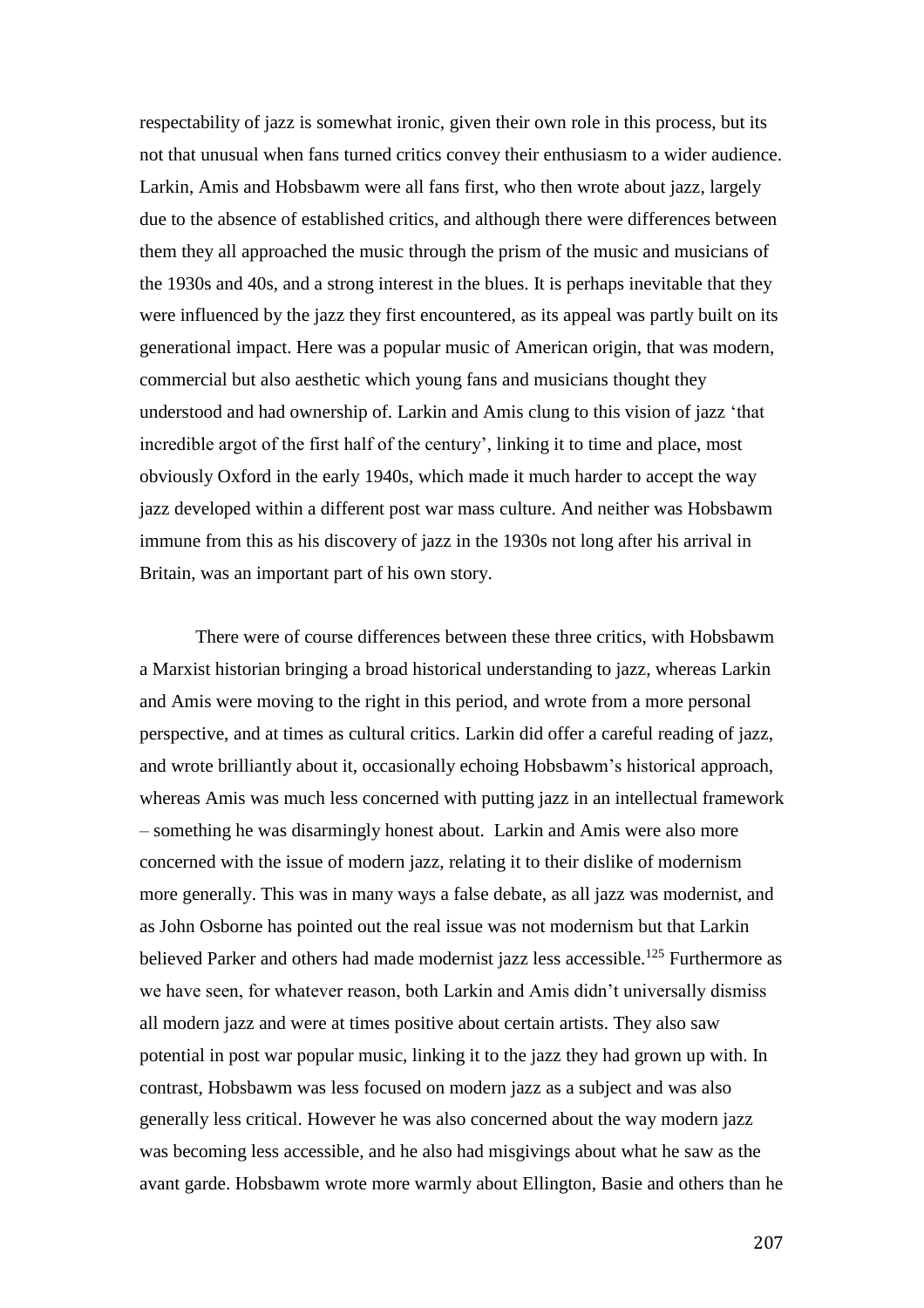did about Beboppers. Significantly he was also more critical of post war popular music, seeing it as a poor relation of jazz, representing commercialised mass culture.

One intriguing difference between the three writers was their attitude to live jazz. Strangely, Larkin and Amis who made so much of the vigour and energy of jazz, were, other than at Oxford, less keen on watching it live, whereas the academic Hobsbawm was not only part of the London jazz scene in the 1950 and early 1960s, but appreciated live performances. All three appreciated the gap between critic/fan and musician, and indeed held the latter in a certain degree of reverence.

Philip Larkin, Kingsley Amis and Eric Hobsbawm did much to bring jazz criticism to new audiences, and wrote with intelligence, humour and enthusiasm. Larkin and Hobsbawm's work stands to this day for their perceptive insights into jazz. Amis' writing on jazz is less significant, but was interesting at times, and made some valuable points about jazz. He also demystified the role of the jazz critic to some degree. However, their work opened the way for later professional jazz critics, and helped illuminate the significance of 'one of the most remarkable cultural phenomena of our century' at a key point in its history.

## **Bibliography**

Amis, Kingsley, My Enemy's Enemy (London: Penguin, 1965 edn.)

\_\_\_\_\_\_\_\_\_\_\_\_\_\_\_\_\_ 'Interview: The Art of Fiction, No. 59', *The Paris Review,* 64 (1975) http://www.theparisreview.org/interviews/3772/the-art-of-fiction-no-59 kingsley-amis

\_\_\_\_\_\_\_\_\_\_\_\_\_\_\_\_, *Memoirs* (London: Vintage, 2004 edn.)

Booth, James, *Philip Larkin: Life, Art and Love* (London: Bloomsbury, 2014)

Bradford, Richard, *The Odd Couple: The Curious Friendship Between Kingsley Amis and Philip Larkin* (London: The Robson Press, 2012)

Bounds, Philip, 'From Folk to Jazz: Eric Hobsbawm, British Communism and Cultural Studies', *Critique: Journal of Socialist Theory*, 40, 4 (2012), 575-93.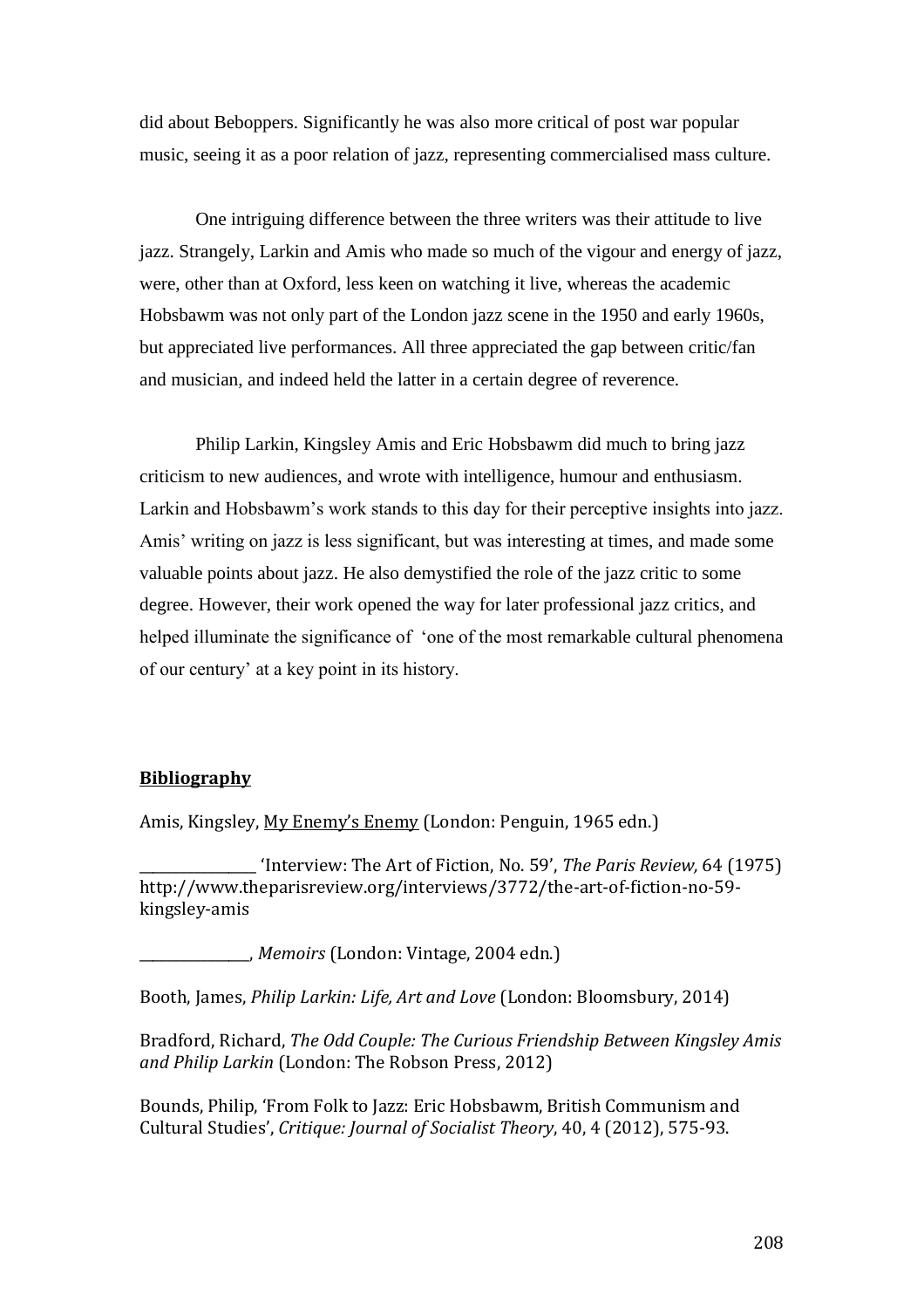DeVeaux Scott, 'Constructing the Jazz Tradition: Jazz Historiography', Black American Literature Forum, 25, 3 (1991) 525-560

Gennari, John, *Blowin' Hot and Cool* (Chicago: University of Chicago Press, 2006)

Duncan Heining, *Trad Dads, Dirty Boppers and Free Fusioneers* (London: Equinox, 2012)

Hobsbawm, Eric, *Uncommon People: Resistance, Rebellion and Jazz* (London: Weidenfeld & Nicolson, 1998)

\_\_\_\_\_\_\_\_\_\_\_\_\_\_\_\_, *Interesting Times: A Twentieth-Century Life* (London: Abacus, 2003 edn.)

Larkin, Philip, *All What Jazz: A Record Diary, 1961-71* (London: Faber and Faber, 1985 edn.)

\_\_\_\_\_\_\_\_\_\_\_\_\_\_\_\_, *Collected Poems* (London: Faber and Faber, 1988)

\_\_\_\_\_\_\_\_\_\_\_\_\_\_\_\_, *Philip Larkin*, *Poems: Selected by Martin Amis* (London: Faber and Faber, 2012 edn.)

Leader, Zachary (ed.), *The Letters of Kingsley Amis* (London, Harper Collins, 2000)

\_\_\_\_\_\_\_\_\_\_\_\_\_\_\_\_\_,*The Life of Kingsley* Amis (London: Jonathan Cape, 2006)

Leggett, Bruce, *Larkin's Blues: Jazz, Popular Music and Poetry* (Baton Rouge: Louisiana State University Press, 1999)

Lincoln Collier, James, *Jazz: The American Theme Song* (New York: Oxford University Press, 1993)

McKay, George, *Circular Breathing: The Cultural Politics of Jazz in Britain*  (Durham and London, Duke University Press, 2005)

Newton, Francis, *The Jazz Scene* (London: Penguin, 1961 edn) Osborne, John, *Larkin, Ideology and Critical Violence: A Case of Wrongful Conviction* (Basingtsoke, Palgrave Macmillan, 2008)

Richard, Palmer and White, John (eds), *Jazz Writings: Essays and Reviews, 1940- 84* (London: Continuum, 2004 edn.)

Richard Palmer, *Such Deliberate Disguises: The Art of Philip Larkin* (London: A & C Black, 2008)

Thwaite, Anthony, (ed.), *Selected Letters of Philip Larkin, 1940-85* (London: Faber and Faber, 1992).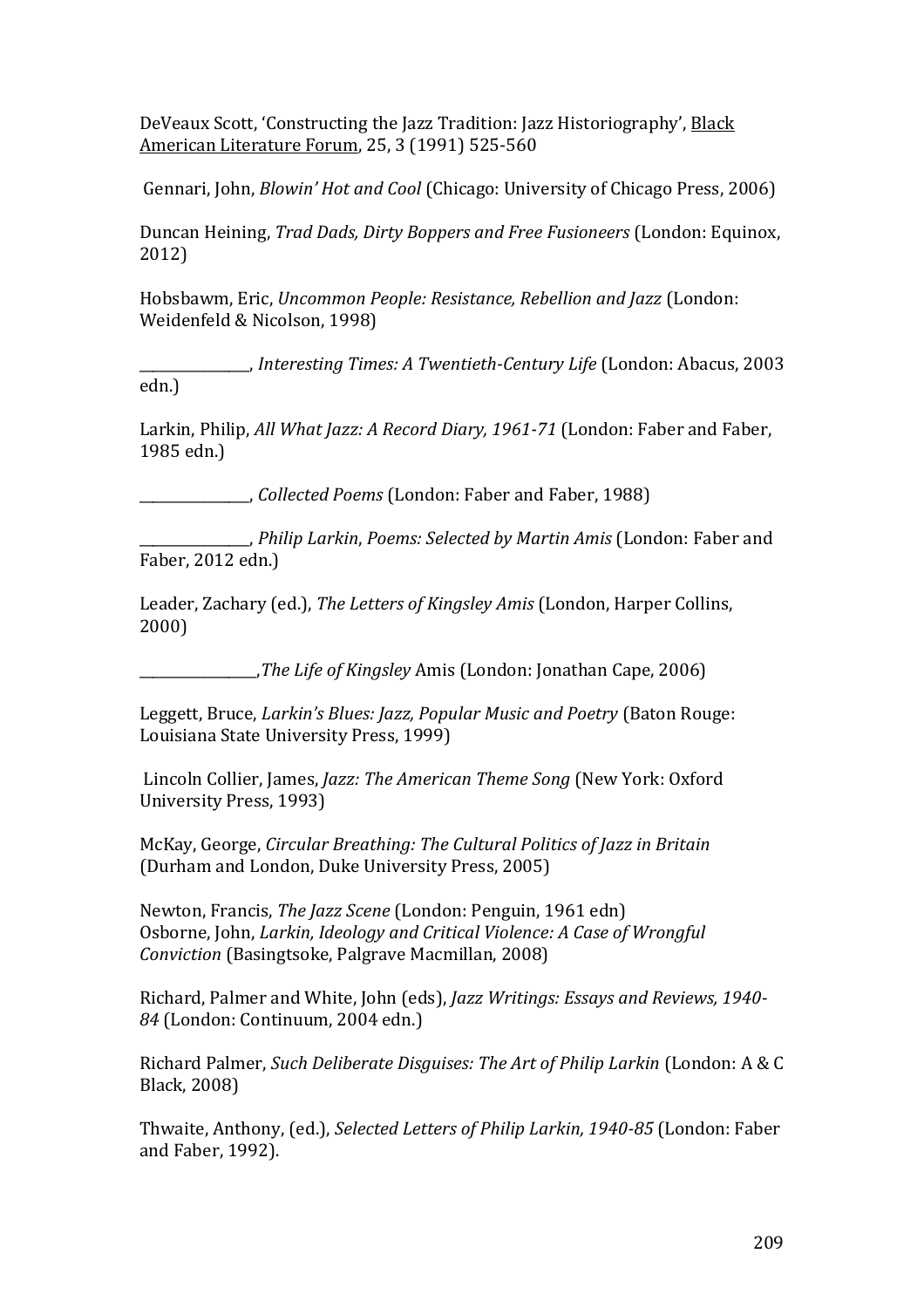edn,)

Tucker, Sherree, 'Deconstructing the Jazz Tradition: The "Subjectless Subject" of the New Jazz Studies', in David Ake and Charles Hiroshi Garrett (eds) *Jazz/Not Jazz: The Music and its Boundaries* (Berkeley, University of California Press, 2012), 264-84.

Tolley, A. Trevor, *My Proper Ground: A Study of the Work of Philip Larkin and Its Development* (Edinburgh: Edinburgh University Press, 1991)

Wain, Jon, 'Art, If You Like: On Larkin as Jazz Critic', *Encounter*, May 1970, 68-71.

 $\overline{a}$ <sup>1</sup> Francis Newton, *The Jazz Scene* (London: Penguin, 1961 edn.), 1.

<sup>2</sup> James Lincoln Collier, *Jazz; The American Theme Song* (New York: Oxford University Press, 1993), 226.

<sup>3</sup> John Gennari, *Blowin' Hot and Cool* (Chicago: University of Chicago Press, 2006), 13

<sup>4</sup> Scott DeVeaux, 'Constructing the Jazz Tradition: Jazz Historiography', *Black American Literature Forum*, 25, 3 (1991), 525-560. Sherrie Tucker, 'Deconstructing the Jazz Tradition: The "Subjectless Subject" of the New Jazz Studies', in David Ake and Charles Hiroshi Garrett (eds) *Jazz/Not Jazz: The Music and its Boundaries*  (Berkeley, University of California Press, 2012), 264-84.

<sup>5</sup> For example Feather wrote for *Downbeat* in the 1950s and 60s, Gennari, *Blowin' Hot and Cool*, 174.

<sup>6</sup> Eric Hobsbawm, *Uncommon People: Resistance, Rebellion and Jazz* (London: Weidenfeld & Nicolson, 1998), 358-9.

<sup>7</sup> Bruce Leggett, *Larkin's Blues: Jazz, Popular Music and Poetry* (Baton Rouge: Louisiana State University Press, 1999), 11-12.

<sup>8</sup> Philip Larkin, *All What Jazz: A Record Diary, 1961-71* (London: Faber and Faber, 1985 edn.), 18-21.

<sup>&</sup>lt;sup>9</sup> Ibid., 17.

 $10$ ibid., 31.

 $11$  Ibid., 29-31.

<sup>12</sup> Larkin to Peter Crawley, 19 June 1969, in Anthony Thwaite (ed.), *Selected Letters of Philip Larkin, 1940-85* (London: Faber and Faber, 1992), 416-17.

<sup>13</sup> Martin Amis, introduction to *Philip Larkin*, *Poems: Selected by Martin Amis* (London: Faber and Faber, 2012 edn.), xvii.

<sup>14</sup> Leggett, *Larkin's Blues*; A. Trevor Tolley, *My Proper Ground: A Study of the Work of Philip Larkin and Its Development* (Edinburgh: Edinburgh University Press, 1991),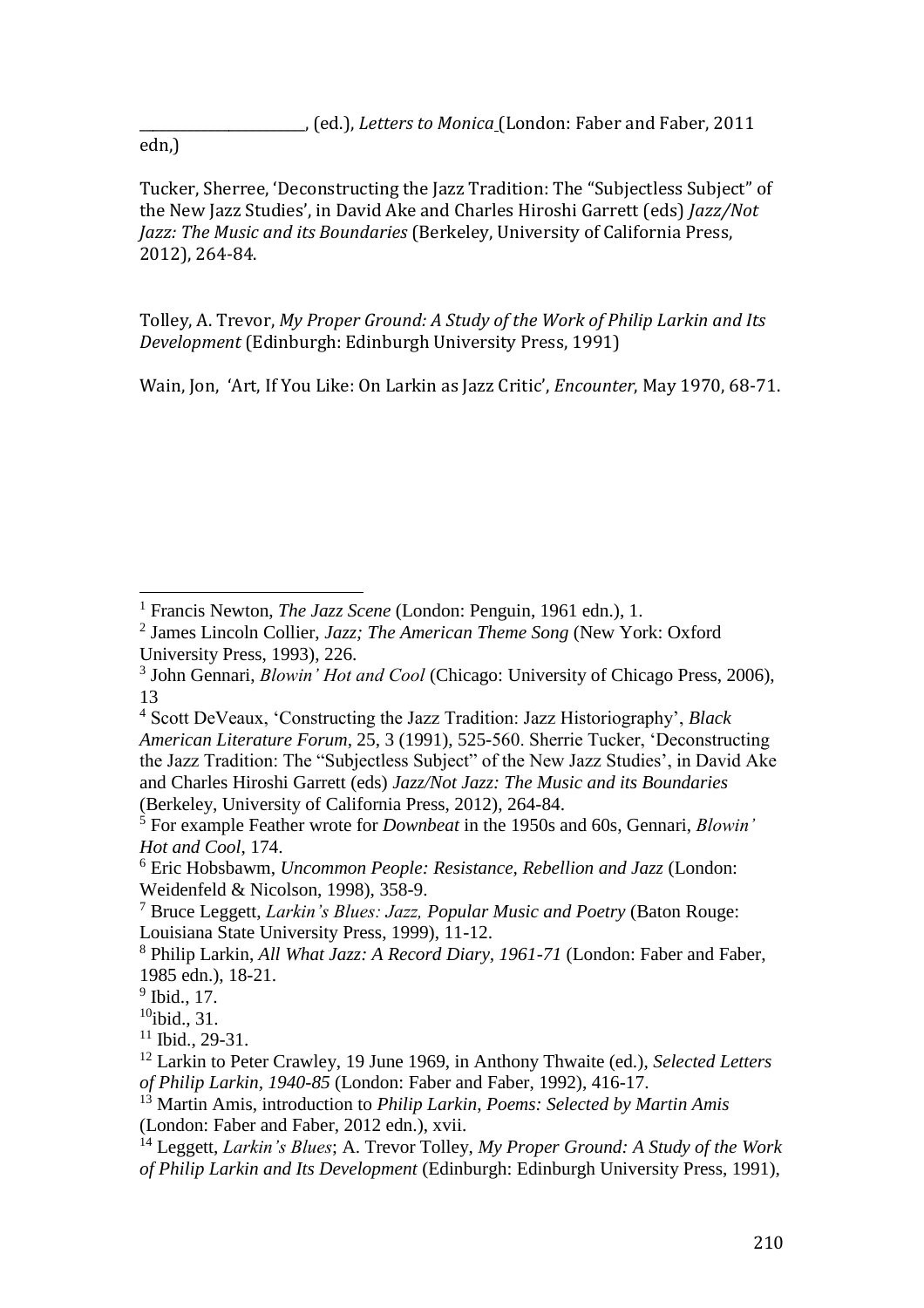$\ddot{ }$ Ch.8; Richard Palmer and John White (eds), *Jazz Writings: Essays and Reviews, 1940-84* (London: Continuum, 2004 edn.) This was originally published as *Reference Back: Philip Larkin's Uncollected Jazz Writings, 1940-84* (Hull: Hull University Press, 1999).

Larkin, *All What Jazz*, 18-22.

Leggett, *Larkin's* Blues, 34-5.

 John Wain, 'Art, If You Like: On Larkin as Jazz Critic', *Encounter*, May 1970, 68- 71.

Alan Plater 'Foreword', in *Larkin: Jazz Writings*, 29-31.

 Richard Palmer, *Such Deliberate Disguises: The Art of Philip Larkin* (London: A & C Black, 2008), 41-6.

Larkin, *All What Jazz,* 73.

Ibid.,163.

Ibid., 180-2.

Ibid., 190.

Ibid.,218-9.

Ibid., 265.

Tolley, *On Proper Ground*,140-1.

<sup>27</sup> Ibid., 46; 80-81.

Ibid., 119.

Ibid., 89.

Palmer and White, *Larkin: Jazz Writings*, 163.

Larkin, *All What Jazz,* 142.

Ibid.,186-188.

Palmer and White, *Larkin: Jazz Writings*, xxv.

 Larkin to Amis, 21 Nov 1985. This is the last letter included in *Selected Letters of Philip Larkin*, 757-6.

 White and Palmer (eds), *Larkin: Jazz Writings*, 131-4. (This was originally published in the *Daily Telegraph* on 23 April 1965.)

 Larkin to Monica Jones, 23 April 1965 Anthony Thwaite (ed.), *Letters to Monica* (London: Faber and Faber, 2011 edn,), 346-7.

*The Observer*, 9 October 1983.

Leggett, *Larkin's Blues*, 143-71.

Larkin, *All What Jazz,* 15-17.

 James Booth, *Philip Larkin: Life, Art and Love* (London: Bloomsbury, 2014), 316- 7. The broadcast is currently available for download at

<http://www.bbc.co.uk/programmes/p009n0l8> (visited 29 October 2015)

 Philip Larkin, ' For Sidney Bechet', *Collected Poems* (London: Faber and Faber, 1988), 83.

Larkin to Amis, 21 Nov 1985, *Selected Letters of Philip Larkin*, 757-9.

 Introductory notes by John White, pp.6-11 in booklet with 'Larkin's Jazz' 4 CD Boxset (Proper Records, 2010)

Kingsley Amis, *Memoirs* (London: Vintage, 2004 edn.), 52-3.

Palmer and White, *Larkin: Jazz Writings*, xi.

Larkin to Amis, 23 Sept 1979, *Selected Letters of Philip Larkin*, 605.

Martin Amis, introduction to *Philip Larkin*, *Poems*, xxi-xxii

Booth, *Philip Larkin*, 6.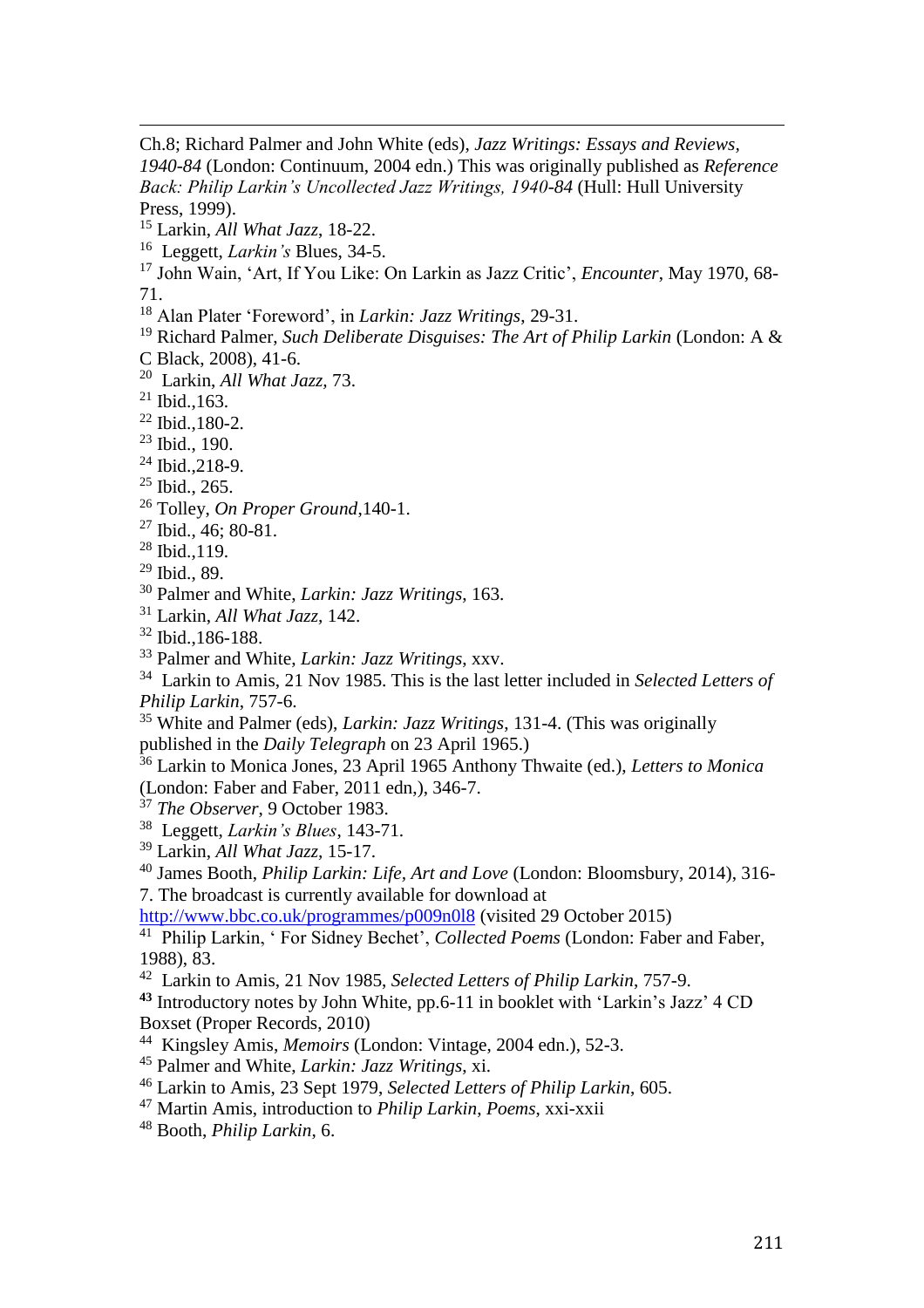$\ddot{ }$  See for example George McKay, *Circular Breathing: The Cultural Politics of Jazz in Britain* (Durham and London, Duke University Press, 2005) and Duncan Heining, *Trad Dads, Dirty Boppers and Free Fusioneers* (London: Equinox, 2012)

Larkin, *All What Jazz*, 24-5.

Ibid., p.87

Palmer and White, *Larkin: Jazz Writings*, ix-x, xvi-xvii

Tolley, *On Proper* Ground, 137.

<sup>54</sup> The quote is taken from the short story 'I Spy Strangers', when shortly after Labour's victory in the 1945 election, Labour supporting Lieutenant Archer, looking forward to returning to civilian life, is having a heart to heart with fascist sympathiser Sergeant Doll. They are discussing the future of England, and Archer commented '"England". Not your England, Archer said to himself, not the petrol-flogging C.Q.M.S's England, nor the Major's or Cleaver's England, or the Adjutant's or the Colonel's or Jack Rowney's or Tom Thurston's England, but to a certain extent Hargreaves' England and absolutely my England, full of girls and drinks and jazz and books and decent houses and decent jobs and being your own boss.' Kingsley Amis, *My Enemy's Enemy* (London: Penguin, 1965 edn.), 85.

 KingsleyAmis, 'Interview: The Art of Fiction, No. 59', *The Paris Review,* 64 (1975) http://www.theparisreview.org/interviews/3772/the-art-of-fiction-no-59 kingsley-amis (visited 4 July 2014)

Amis, *Memoirs*, 36-40, 65.

Ibid,, 52-4.

Ibid., 40-2.

,Ibid., 47-8.

Ibid., 65.

 Richard Bradford, *The Odd Couple: The Curious Friendship Between Kingsley Amis and Philip Larkin* (London: The Robson Press, 2012), 33.

Zachary Leader, *The Life of Kingsley* Amis (London: Jonathan Cape, 2006),113.

Larkin, *All What Jazz*, 255-6.

Amis, *Memoirs*, 65-6.

Larkin, *All What Jazz*, 203.

 Amis to Larkin, 20 April 1968; Zachary Leader (ed.), *The Letters of Kingsley Amis* (London, Harper Collins, 2000), 697.

Larkin, *All What Jazz*, 255-6. See Larkin to Robert Conquest, 7 April 1969,

*Selected Letters of Philip Larkin,* 413.

Amis, *Memoirs*, 66.

Martin Amis, introduction to *Philip Larkin*, *Poems*, p.xix.

Bradford, *The Odd* Couple, 234; Booth, *Philip* Larkin, ix, 224.

Larkin to Monica Jones, 29 Jan 1958, *Letters to Monica* 235.

Amis, *Memoirs*, p.66

Ibid., 66-69

Amis to Larkin, 29 Sept 1979, *The Letters of Kingsley Amis*, 875-6

Interview with Kingsley Amis

*The Observer*, 13 May 1956.

Ibid., 30 Dec 1956.

 For example, see *The Observer*, 13 May 1956 on Armstrong and Waller; 6 October 1957 on Armstrong and Ellington

*The Observer* 1 Dec 1957.

*The Observer*, 13 Apr 1958.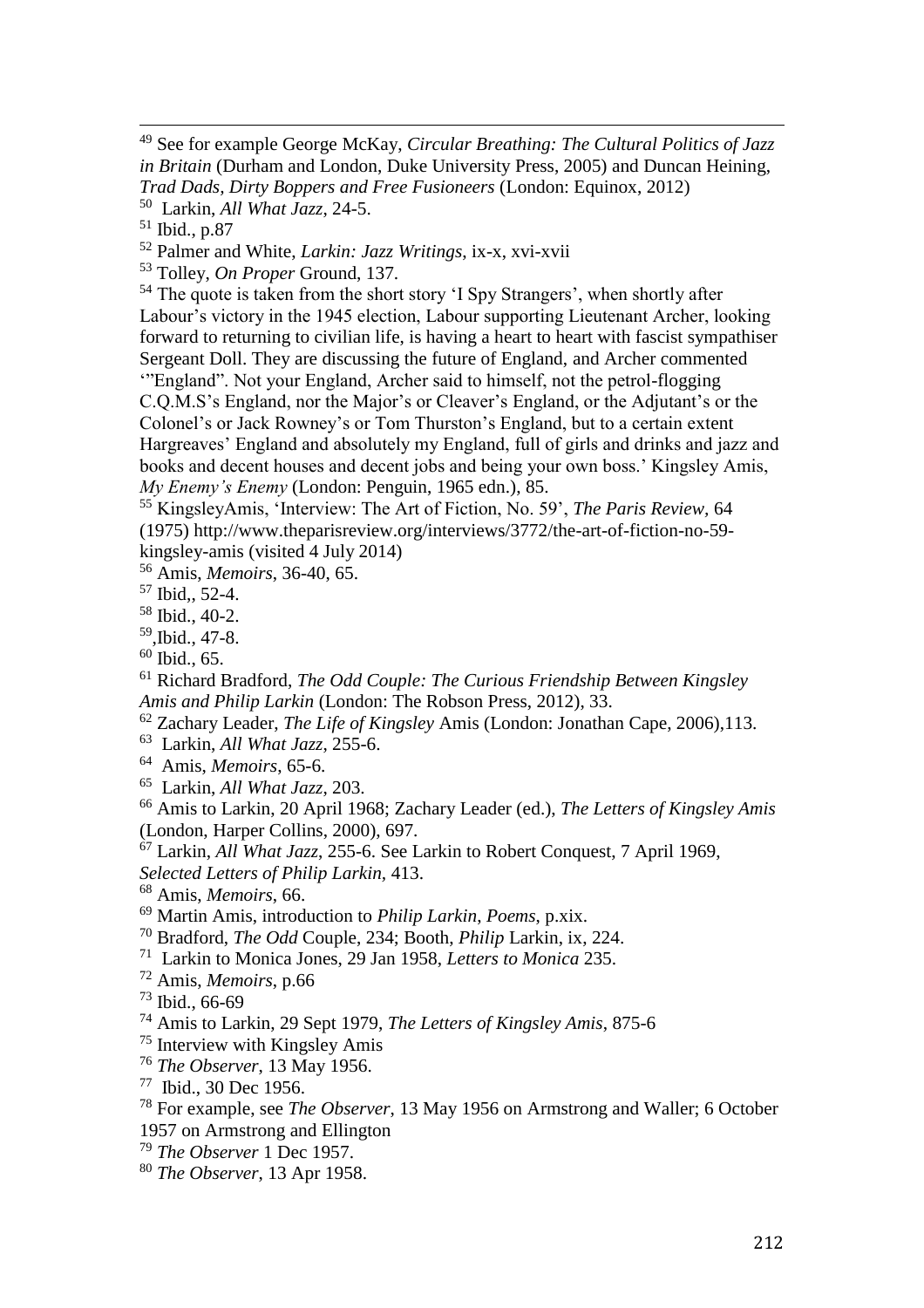- *The Observer*, 15 June 1958
- Amis to Larkin, 30 July 1959, *The Letters of Kingsley Amis*, 558-9.
- Amis, *Memoirs*, 198.
- 'Jazz Discords' in Letters to the Editor, *The Observer*, 20 Jan 1957.
- Amis*, Memoirs*, 69.

Ibid., 67.

 $\ddot{ }$ 

- *The Observer*, 21 Oct 1956.
- Amis to Robert Conquest, 31 Dec 1964, *The Letters of Kingsley Amis*, 658.
- Amis to Larkin, 19 April 1969, *The Letters of Kingsley Amis*, 713.
- Amis to Larkin, 24 June 1981, ibid., 925.

<sup>93</sup> They were responding to claims made by Terry Eagleton.

[http://www.telegraph.co.uk/news/uknews/1565696/Family-defends-racist-Sir-](http://www.telegraph.co.uk/news/uknews/1565696/Family-defends-racist-Sir-Kingsley-Amis.html)[Kingsley-Amis.html](http://www.telegraph.co.uk/news/uknews/1565696/Family-defends-racist-Sir-Kingsley-Amis.html) (visited 9 November 2015). See also John Sutherland, *The Guardian*, 4 Oct 2007

- Leader, *The Life of Kingsley Amis*, 565-6.
- Amis to Conquest, 1 Nov 1967, *The Letters of Kingsley Amis*, 689.
- Amis, *Memoirs*, 283.

Palmer and White, *Larkin: Jazz Writings*, 20-24.

<sup>98</sup> Recent critics included the Conservative Michael Gove who attacked Hobsbawm in 2008. Michael Gove MP. "Our greatest living apologist." *Times* [London, England] 27 Oct. 2008: 22. *The Times Digital Archive*. Web. (Visited 8 Mar. 2016) The opinion of current historians on Hobsbawm after news of his death, see *Guardian*, 1 October 2012. [http://www.theguardian.com/commentisfree/2012/oct/01/eric-hobsbawm](http://www.theguardian.com/commentisfree/2012/oct/01/eric-hobsbawm-historian)[historian](http://www.theguardian.com/commentisfree/2012/oct/01/eric-hobsbawm-historian) (visited 9 Nov 2015)

Hobsbawm, *Uncommon People*, 361.

Eric Hobsbawm, Diary, *London Review of Books*, 27 May 2010

<http://www.lrb.co.uk/v32/n10/eric-hobsbawm/diary> (visited 29 Apr 2015). See also *Guardian*, 23 Dec 2000<http://www.theguardian.com/books/2000/dec/23/historybooks> (visited 6 June 2015)

<sup>101</sup> Philip Bounds, 'From Folk to Jazz: Eric Hobsbawm, British Communism and Cultural Studies', *Critique: Journal of Socialist Theory*, 40, 4 (2012), 575-93. Newton, *The Jazz Scene*, 3-4; .33.

Ibid., 12.

 ibid., pp169-90; 220-51. For a perceptive analysis of the book's take on jazz and the entertainment industry see Bounds, *From Folk to Jazz*, 588-91.

Newton, *The Jazz* Scene, 258.

- Ibid., 252-69.
- Ibid., 76-8.
- Hobsbawm 'Diary'.
- *New Statesman*, 16 January 1960
- Ibid., 3 January 1963
- Ibid.,1 March 1963
- Ibid., 22 Jan 1965.
- Newton, *The Jazz Scene*, 155-68.
- *New Statesman,* 3 Jan 1964
- *Ibid.,* 8 November 1963.

*The Observer*, 17 August 1958.

 Amis believed the Humphrey Lyttelton Band were the 'best British band'. *The Observer*, 17 June 1956.